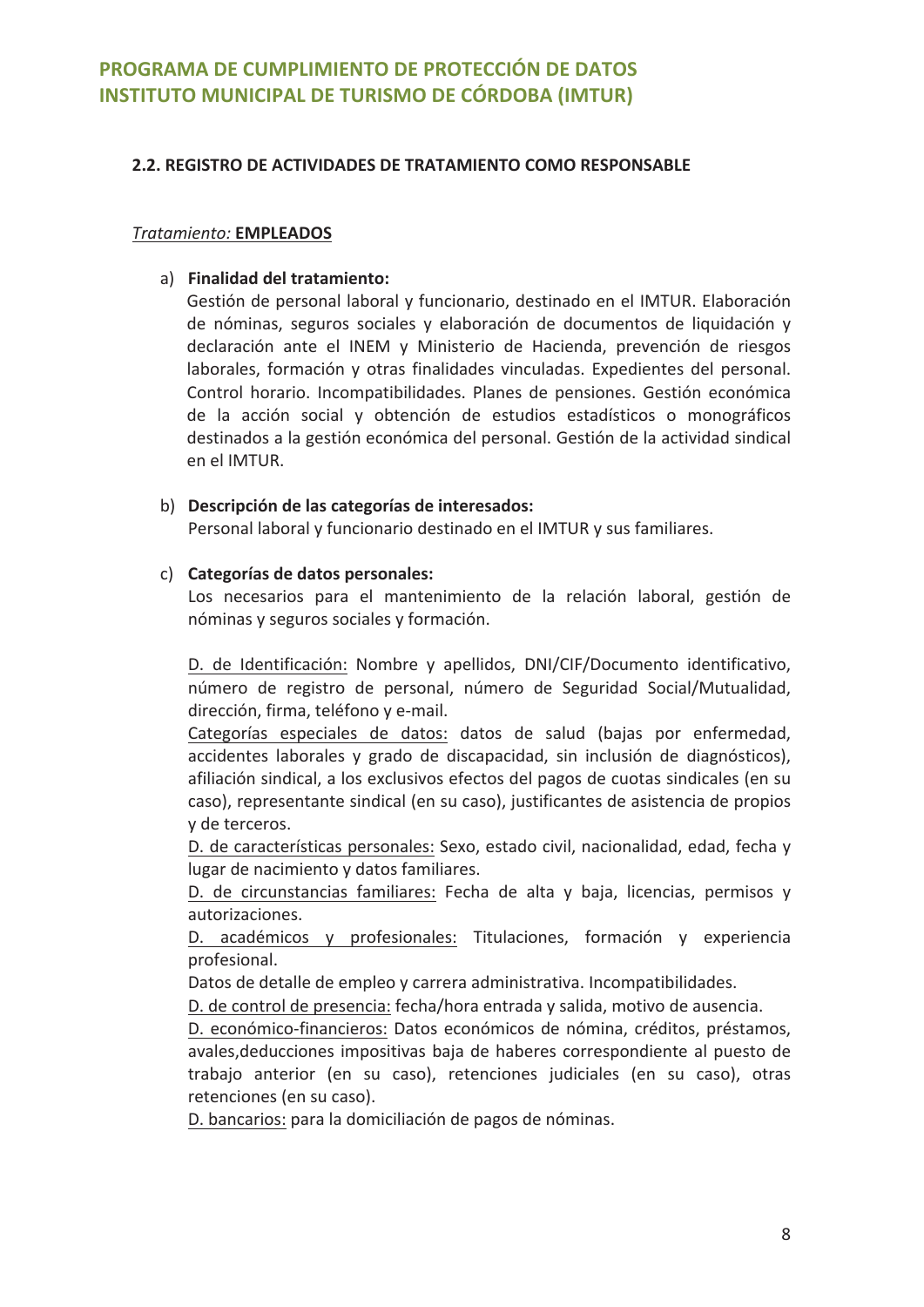Otros datos: datos relativos a la acción social, datos sobre sanciones en materia de función pública.

#### d) Descripción de medidas técnicas y organizativas de seguridad:

Las medidas de seguridad implantadas corresponden a las aplicadas de acuerdo al Anexo II (Medidas de seguridad) del Real Decreto 3/2010, de 8 de enero, por el que se regula el Esquema Nacional de Seguridad en el ámbito de la Administración Electrónica y que se encuentran descritas en los documentos que conforman la Política de Seguridad de la Información del Ayuntamiento de Córdoba y del IMTUR.

e) Categorías de destinatarios a quienes se comunicaron o comunicarán los datos personales:

Entidad a quien se encomiende la gestión en materia de riesgos laborales. Instituto Nacional de la Seguridad Social y mutualidades. Tesorería General de la Seguridad Social. Organizaciones sindicales. Entidades financieras. Agencia Estatal de Administración Tributaria. Intervención General de la Administración del Estado. Tribunal de Cuentas. Gestoría laboral.

#### f) Transferencias internacionales:

No están previstas transferencias internacionales de datos.

g) Cuando sea posible, los plazos previstos para la supresión de las diferentes categorías de datos:

Se conservarán durante el tiempo necesario para cumplir con la finalidad para la que se recabaron y para determinar las posibles responsabilidades que se pudieran derivar de dicha finalidad y del tratamiento de los datos. Será de aplicación lo dispuesto en la normativa de archivos y documentación.

En el caso de actividades remuneradas se conservarán al amparo de lo dispuesto en la Ley 58/2003, de 17 de diciembre, General Tributaria.

## h) Base jurídica del tratamiento:

RGPD: 6.1.b) Tratamiento necesario para la ejecución de un contrato en el que el interesado es parte o para la aplicación a petición de éste de medidas precontractuales.

RGPD: 6.1.c) Tratamiento necesario para el cumplimiento de una obligación legal aplicable al responsable del tratamiento.

Ley 30/1984, de 2 de agosto, de medidas para la reforma de la Función Pública.

Real Decreto Legislativo 5/2015, de 30 de octubre, por el que se aprueba la Ley del Estatuto Básico del Empleado Público.

Real Decreto Legislativo 2/2015, de 23 de octubre, por el que se aprueba el texto refundido de la Ley del Estatuto de los Trabajadores.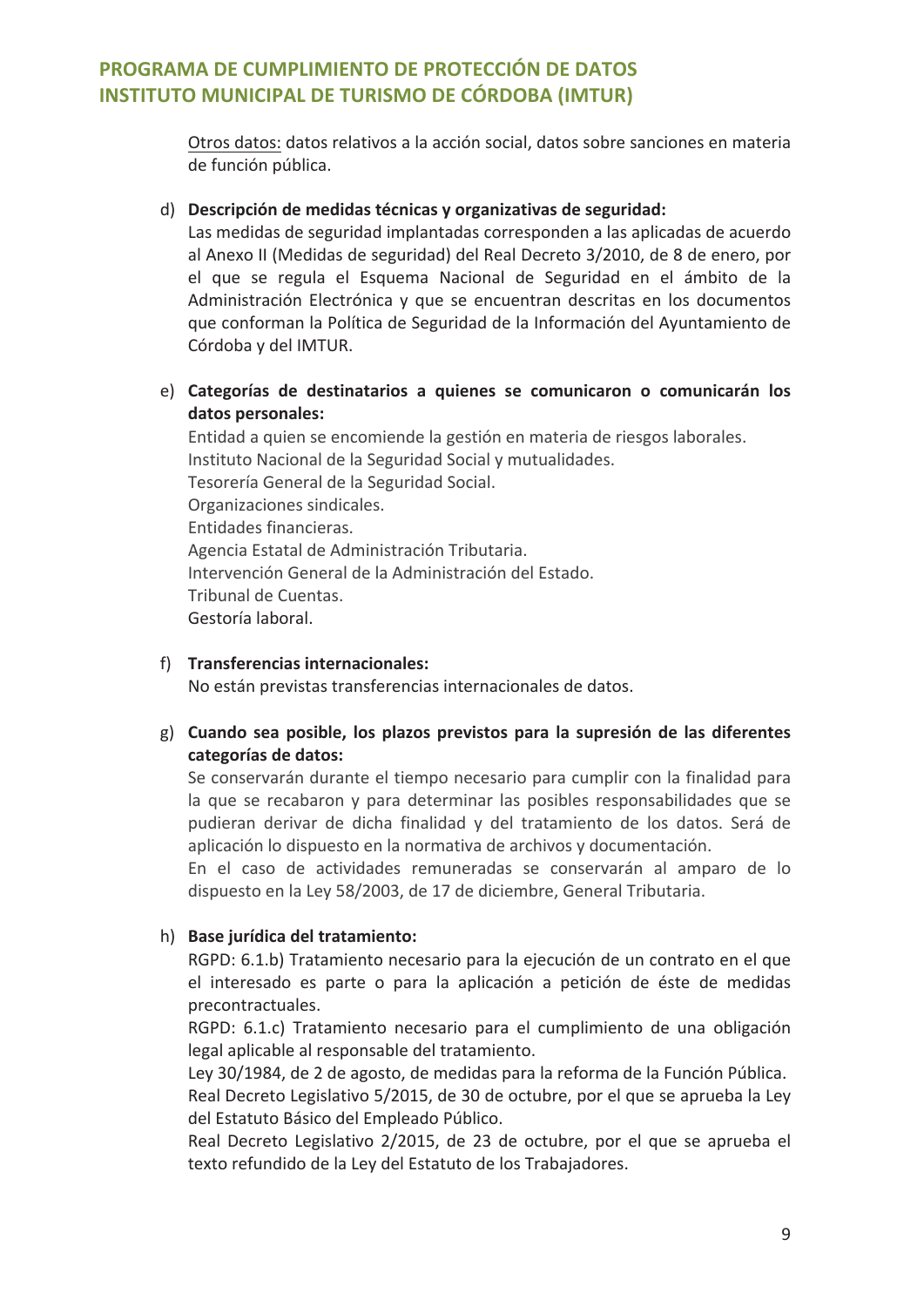## Tratamiento: COMERCIALIZACIÓN DE PRODUCTOS Y SERVICIOS TURÍSTICOS

## a) Finalidad del tratamiento:

Prestación de servicios contratados, gestión administrativa, contratación, facturación, gestión contable y obligaciones tributarias y fiscales. Envío de información sobre el servicio y productos.

## b) Descripción de las categorías de interesados:

Personas con las que se mantiene una relación comercial como clientes del IMTUR o adquieren productos y servicios de terceros a través del sistem de reservas de la Entidad.

## c) Categorías de datos personales:

Los necesarios para la correcta gestión de la labor de intermediación y la venta de productos y servicios turísticos. Facturación y envío de información postal o por correo electrónico.

D. de identificación: Nombre y apellidos, DNI/NIF/Documento identificativo, dirección, teléfono, email, firma / huella. Datos económico-financieros: datos bancarios. Tarieta de crédito.

## d) Descripción de medidas técnicas y organizativas de seguridad:

Las medidas de seguridad implantadas corresponden a las aplicadas de acuerdo al Anexo II (Medidas de seguridad) del Real Decreto 3/2010, de 8 de enero, por el que se regula el Esquema Nacional de Seguridad en el ámbito de la Administración Electrónica y que se encuentran descritas en los documentos que conforman la Política de Seguridad de la Información del Ayuntamiento de Córdoba y del IMTUR.

e) Categorías de destinatarios a quienes se comunicaron o comunicarán los datos personales:

Administración tributaria

Gestoría

A cada una de las empresas prestadoras de servicios y productos turísticos de los que pasan a ser clientes los usuarios del sistema de reservas del IMTUR.

#### f) Transferencias internacionales:

No están previstas transferencias internacionales de datos.

g) Cuando sea posible, los plazos previstos para la supresión de las diferentes categorías de datos:

Se conservarán durante el tiempo necesario para cumplir con la finalidad para la que se recabaron y para determinar las posibles responsabilidades que se pudieran derivar de dicha finalidad y del tratamiento de los datos. Será de aplicación lo dispuesto en la normativa de archivos y documentación.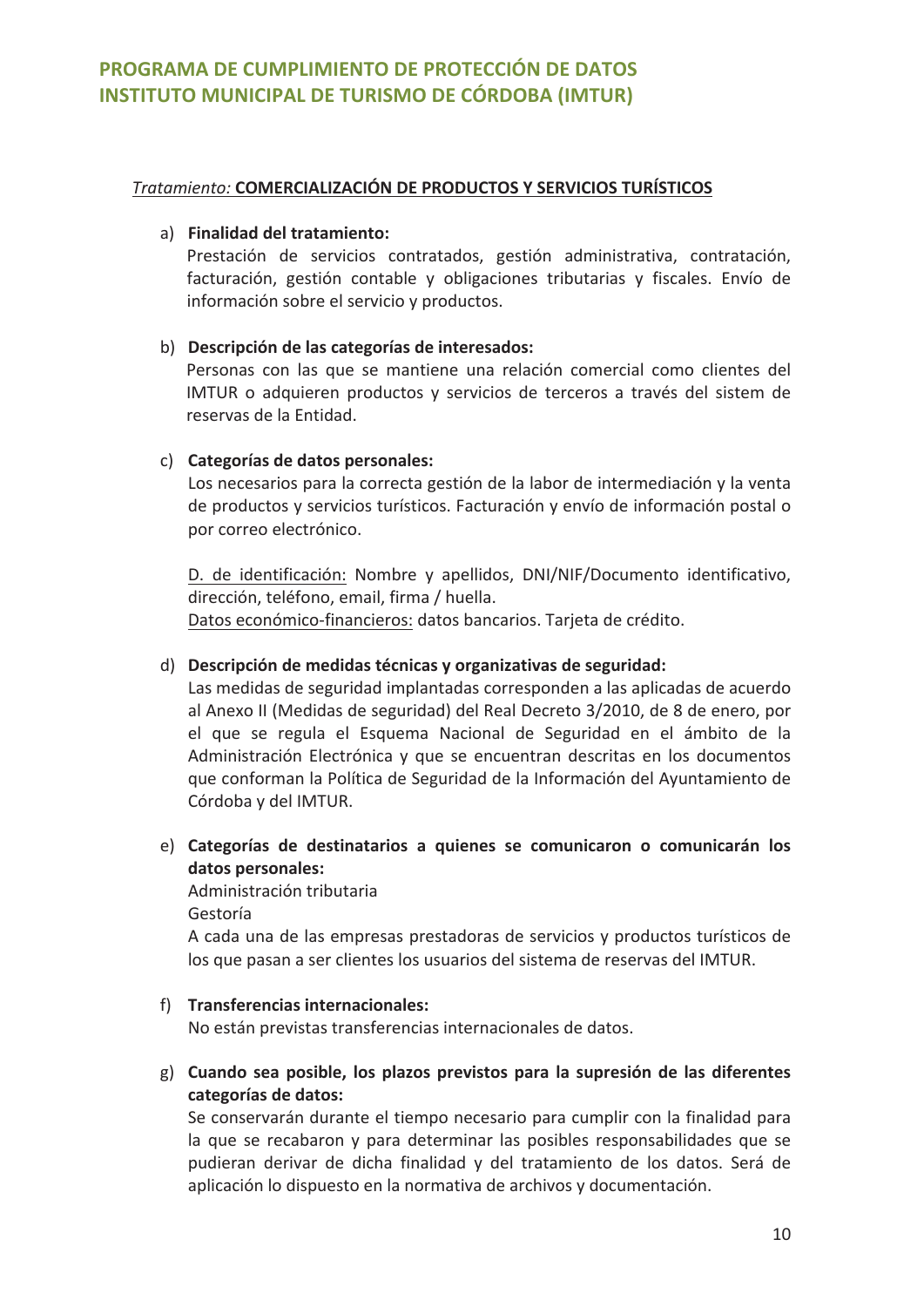Los datos se conservarán al amparo de lo dispuesto en la Ley 58/2003, de 17 de diciembre, General Tributaria.

## h) Base jurídica del tratamiento:

RGPD: 6.1.b) Tratamiento necesario para la ejecución de un contrato en el que el interesado es parte o para la aplicación a petición de éste de medidas precontractuales.

RGPD: 6.1.e) Tratamiento necesario para el cumplimiento de una misión realizada en interés público o en el ejercicio de poderes públicos conferidos al responsable del tratamiento.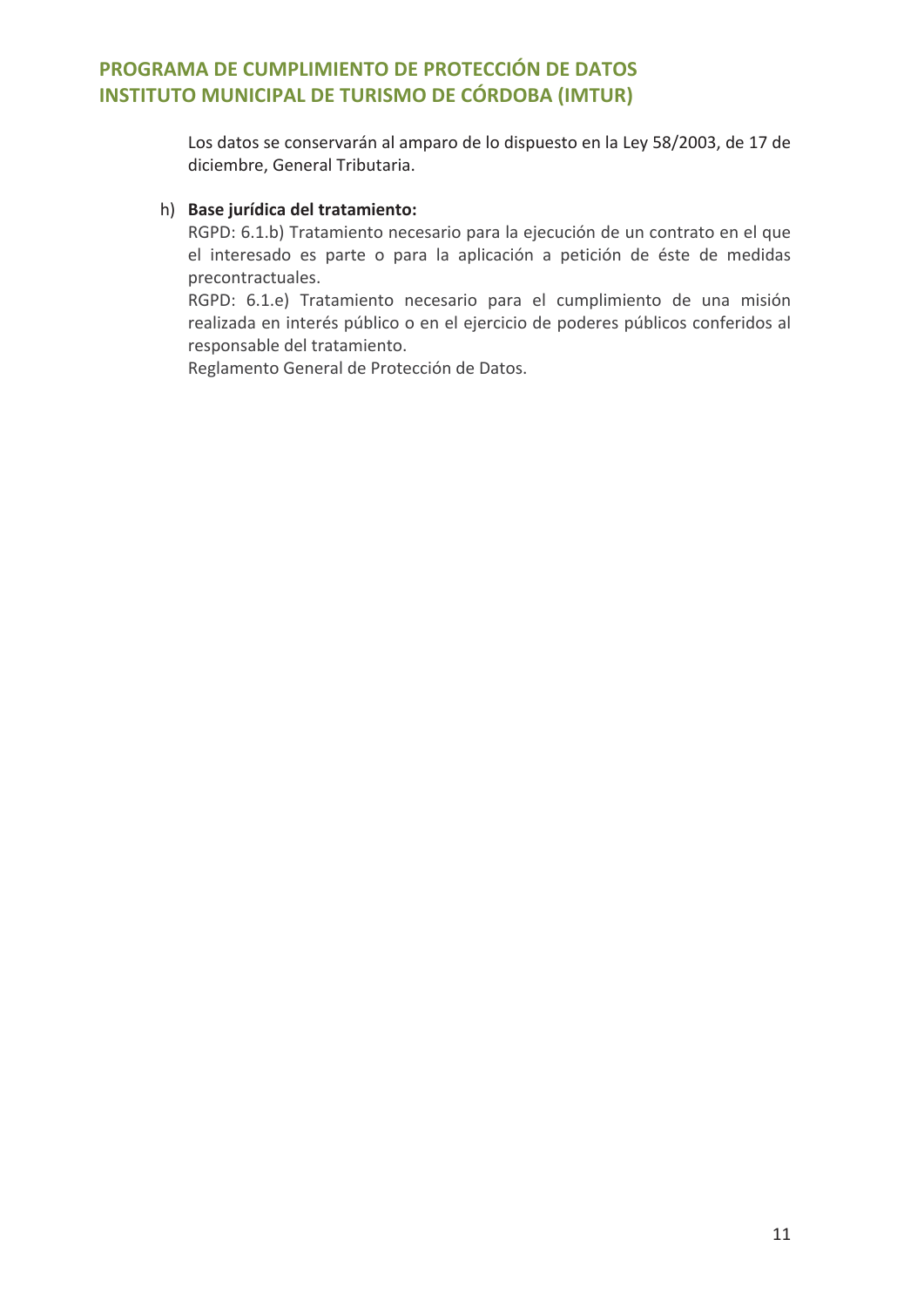### **Tratamiento: QUEJAS, SUGERENCIAS Y RECLAMACIONES**

### a) Finalidad del tratamiento:

Gestión de las quejas, sugerencias y reclamaciones realizadas por los usuarios (habitualmente turistas en los PIT de la Entidad), así como el análisis de las mismas.

## b) Descripción de las categorías de interesados:

Personas (habitualmente turistas) que realizan las quejas, sugerencias y reclamaciones.

## c) Categorías de datos personales:

Los necesarios para la correcta gestión y análisis de las quejas, sugerencias y reclamaciones presentadas:

D. de identificación: Nombre y apellidos, sexo, edad, DNI/NIF/Documento identificativo, profesión, dirección, teléfono, email.

## d) Descripción de medidas técnicas y organizativas de seguridad:

Las medidas de seguridad implantadas corresponden a las aplicadas de acuerdo al Anexo II (Medidas de seguridad) del Real Decreto 3/2010, de 8 de enero, por el que se regula el Esquema Nacional de Seguridad en el ámbito de la Administración Electrónica y que se encuentran descritas en los documentos que conforman la Política de Seguridad de la Información del Ayuntamiento de Córdoba y del IMTUR.

e) Categorías de destinatarios a quienes se comunicaron o comunicarán los datos personales:

Distintas entidades públicas y privadas a las que van destinadas las distintas quejas, sugerencias y reclamaciones, para atender e intentar solucionar los problemas detectados.

Oficina de Consumidores y Usuarios. Junta de Andalucía.

#### f) Transferencias internacionales:

No están previstas transferencias internacionales de datos.

g) Cuando sea posible, los plazos previstos para la supresión de las diferentes categorías de datos:

Se conservarán durante el tiempo necesario para cumplir con la finalidad para la que se recabaron y para determinar las posibles responsabilidades que se pudieran derivar de dicha finalidad y del tratamiento de los datos. Será de aplicación lo dispuesto en la normativa de archivos y documentación.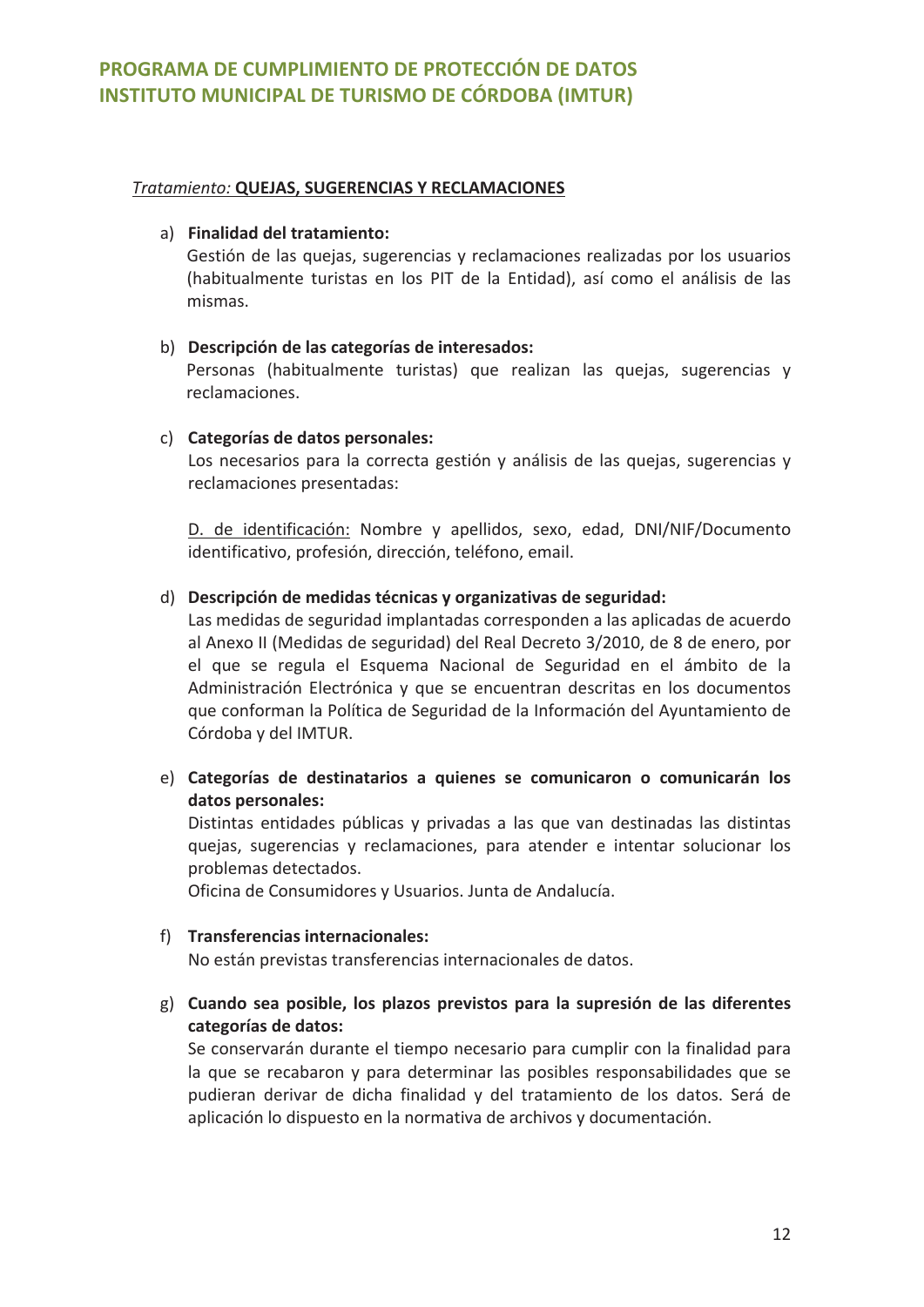## h) Base jurídica del tratamiento:

RGPD: 6.1.b) Tratamiento necesario para la ejecución de un contrato en el que el interesado es parte o para la aplicación a petición de éste de medidas precontractuales.

RGPD: 6.1.e) Tratamiento necesario para el cumplimiento de una misión realizada en interés público o en el ejercicio de poderes públicos conferidos al responsable del tratamiento.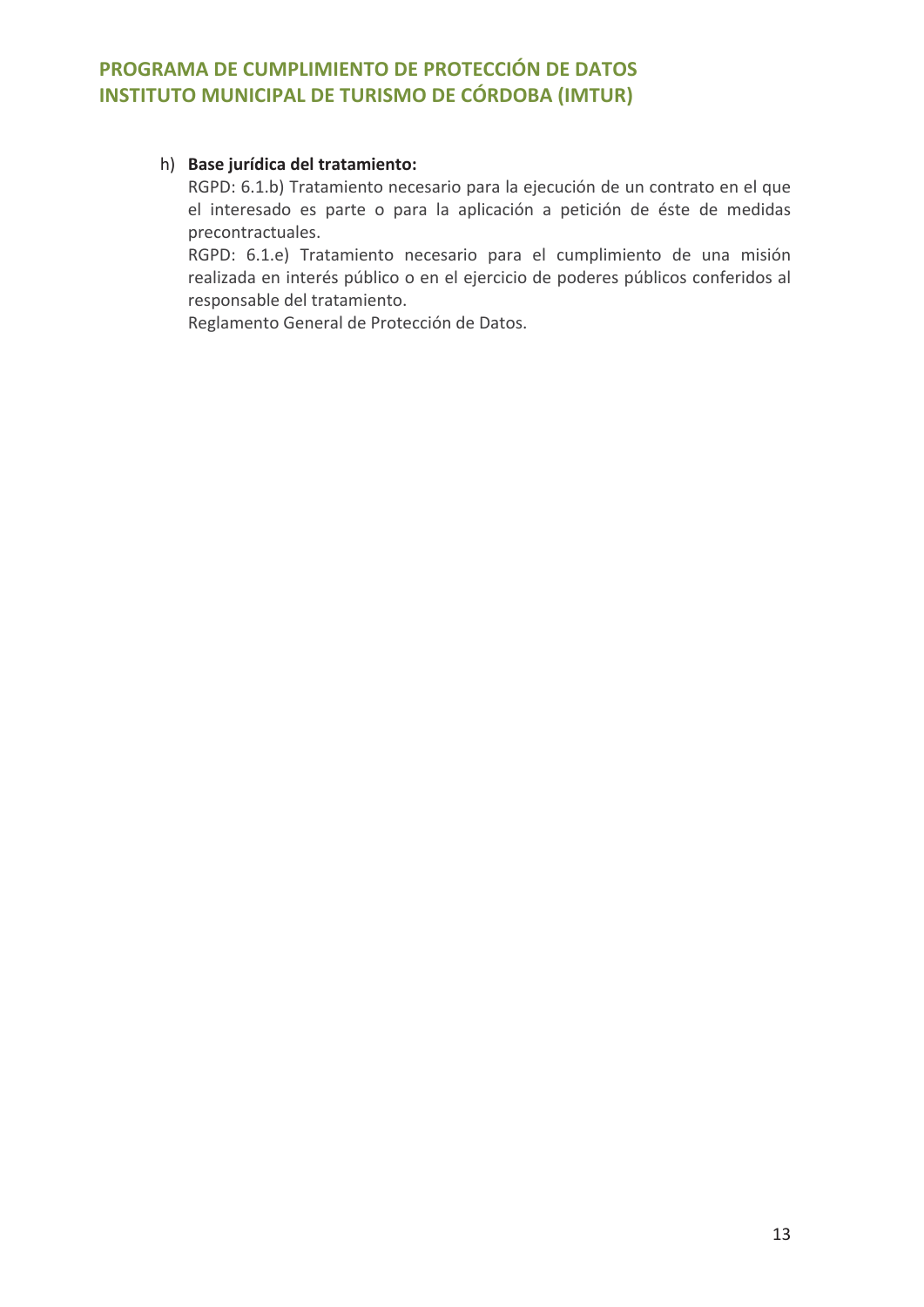## **Tratamiento: REGISTRO DE DOCUMENTOS**

### a) Finalidad del tratamiento:

Gestión del registro de documentos de los ciudadanos ditigidos al IMTUR y el control de lo movimientos de dichos documentos.

## b) Descripción de las categorías de interesados:

Ciudadanos y representantes legales que presentan documentos en el registro de entrada del IMTUR y destinatarios de documentos emitidos por la Entidad.

## c) Categorías de datos personales:

Los necesarios para la correcta gestión y análisis de las quejas, sugerencias y reclamaciones presentadas:

D. de identificación: Nombre y apellidos, sexo, edad, DNI/NIF/Documento identificativo, profesión, dirección, teléfono, email.

## d) Descripción de medidas técnicas y organizativas de seguridad:

Las medidas de seguridad implantadas corresponden a las aplicadas de acuerdo al Anexo II (Medidas de seguridad) del Real Decreto 3/2010, de 8 de enero, por el que se regula el Esquema Nacional de Seguridad en el ámbito de la Administración Electrónica y que se encuentran descritas en los documentos que conforman la Política de Seguridad de la Información del Ayuntamiento de Córdoba y del IMTUR.

- e) Categorías de destinatarios a quienes se comunicaron o comunicarán los datos personales: No se prevén.
- f) Transferencias internacionales: No están previstas transferencias internacionales de datos.
- g) Cuando sea posible, los plazos previstos para la supresión de las diferentes categorías de datos:

Se conservarán durante el tiempo necesario para cumplir con la finalidad para la que se recabaron y para determinar las posibles responsabilidades que se pudieran derivar de dicha finalidad y del tratamiento de los datos. Será de aplicación lo dispuesto en la normativa de archivos y documentación.

## h) Base jurídica del tratamiento:

RGPD: 6.1.b) Tratamiento necesario para la ejecución de un contrato en el que el interesado es parte o para la aplicación a petición de éste de medidas precontractuales.

RGPD: 6.1.c) Tratamiento necesario para el cumplimiento de una obligación legal aplicable al responsable del tratamiento.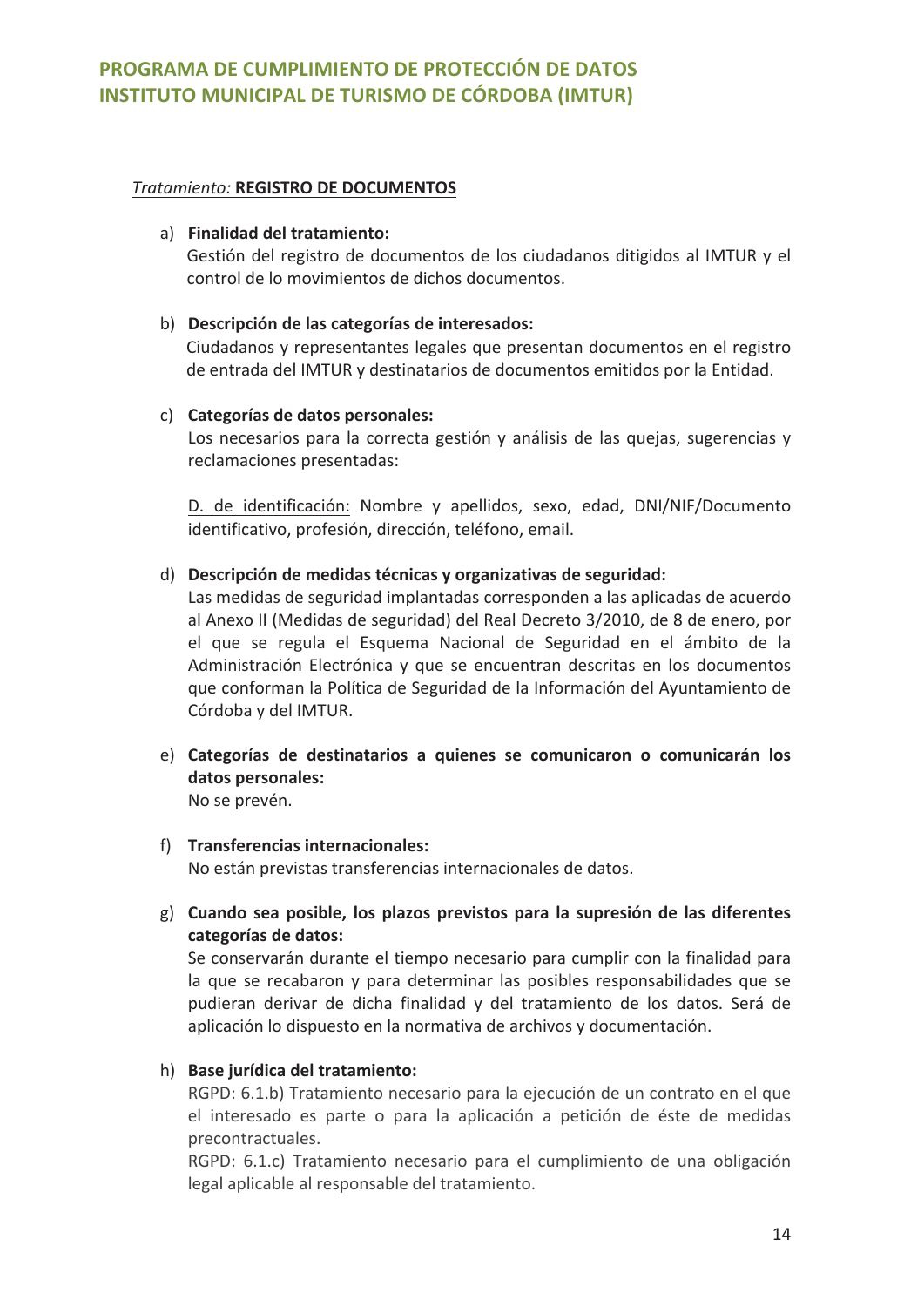Ley 39/2015, de 1 de Octubre de Procedimiento Admin. Común de las Administraciones Públicas.

RGPD: 6.1.e) Tratamiento necesario para el cumplimiento de una misión realizada en interés público o en el ejercicio de poderes públicos conferidos al responsable del tratamiento.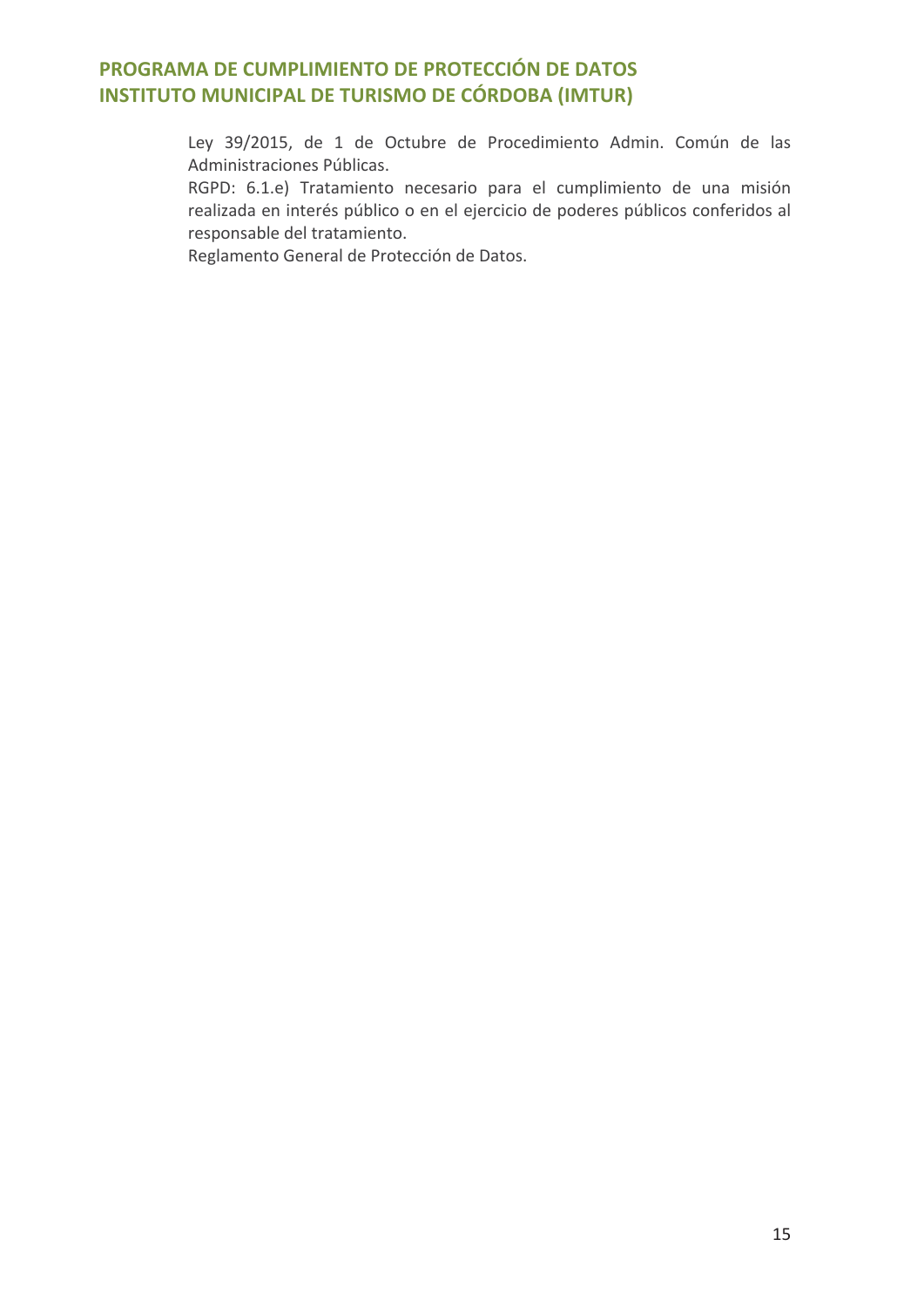#### **Tratamiento: USUARIOS WEB**

#### a) Finalidad del tratamiento:

Gestión de la información de datos personales recabada a través de la web del IMTUR para solicitudes de información o contacto con la Entidad.

#### b) Descripción de las categorías de interesados:

Ciudadanos interesados en contactar con el IMTUR, solicitar información o seguir las actividades organizadas por la Entidad.

#### c) Categorías de datos personales:

Los necesarios para establecer contacto con la Entidad a través del portal web:

D. de identificación: Nombre y apellidos, dirección, teléfono, email.

#### d) Descripción de medidas técnicas y organizativas de seguridad:

Las medidas de seguridad implantadas corresponden a las aplicadas de acuerdo al Anexo II (Medidas de seguridad) del Real Decreto 3/2010, de 8 de enero, por el que se regula el Esquema Nacional de Seguridad en el ámbito de la Administración Electrónica y que se encuentran descritas en los documentos que conforman la Política de Seguridad de la Información del Ayuntamiento de Córdoba y del IMTUR.

e) Categorías de destinatarios a quienes se comunicaron o comunicarán los datos personales:

No están previstas.

#### f) Transferencias internacionales:

No están previstas transferencias internacionales de datos.

g) Cuando sea posible, los plazos previstos para la supresión de las diferentes categorías de datos:

Se conservarán durante el tiempo necesario para cumplir con la finalidad para la que se recabaron y para determinar las posibles responsabilidades que se pudieran derivar de dicha finalidad y del tratamiento de los datos. Será de aplicación lo dispuesto en la normativa de archivos y documentación.

#### h) Base jurídica del tratamiento:

RGPD: 6.1.a) El consentimiento del interesado.

RGPD: 6.1.e) Tratamiento necesario para el cumplimiento de una misión realizada en interés público o en el ejercicio de poderes públicos conferidos al responsable del tratamiento.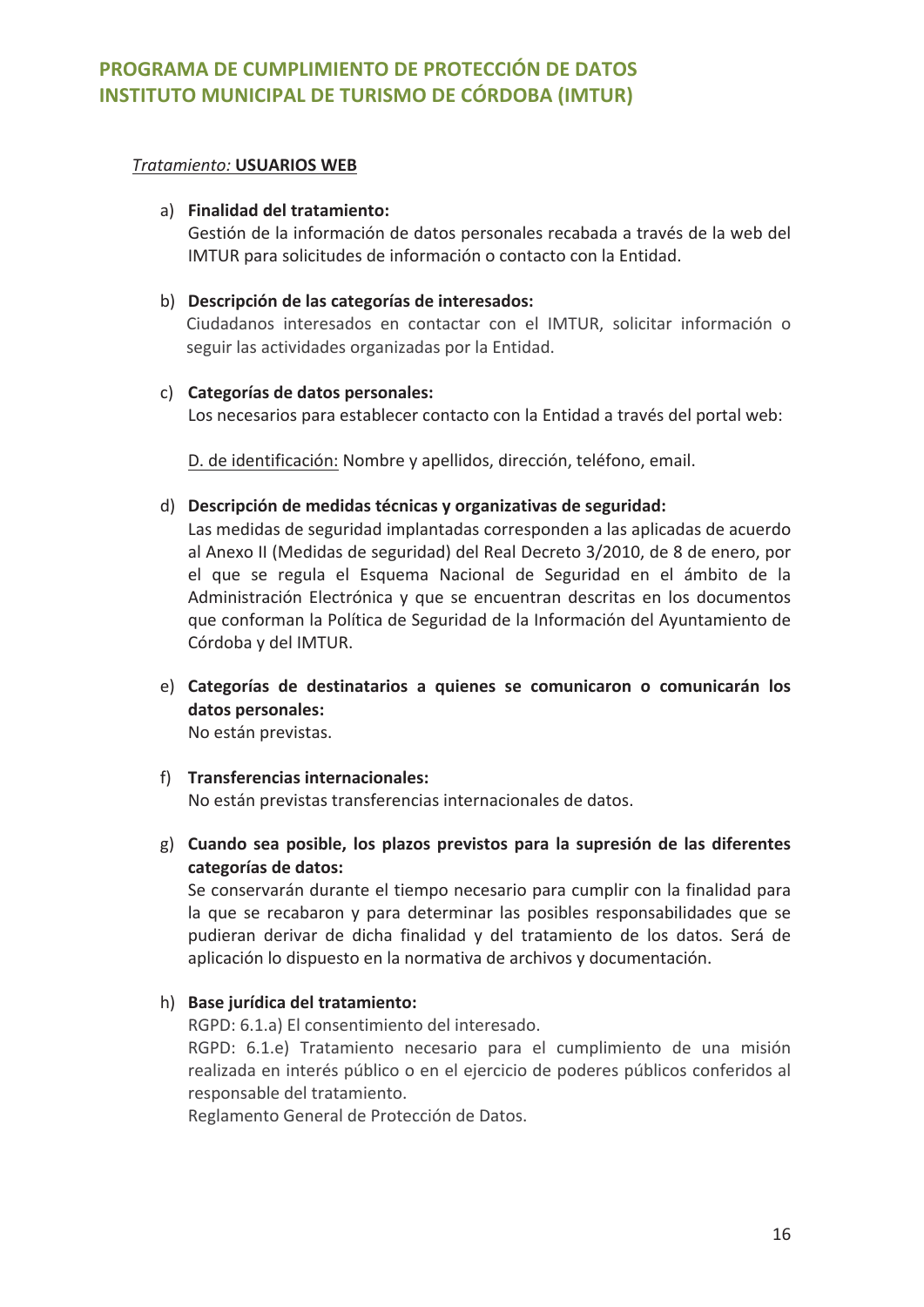## Tratamiento: MIEMBROS DE ÓRGANOS DIRECTIVOS Y ASESORES

### a) Finalidad del tratamiento:

Gestión de los datos personales de los cargos directivos públicos municipales que forman parte de los órganos de gobierno del IMTUR y de los miembros de los órganos asesores de la Entidad.

## b) Descripción de las categorías de interesados:

Cargos públicos y representantes privados de entidades integrantes de los órganos asesores.

## c) Categorías de datos personales:

Los necesarios para la correcta gestión de los servicios de representación ostentados por los miembros de los órganos directivos y asesores.

D. de Identificación: Nombre y apellidos, DNI/CIF/Documento identificativo, número de Seguridad Social, dirección, firma, teléfono y e-mail.

D. académicos y profesionales: Titulaciones, formación y experiencia profesional.

Datos de detalle de empleo y carrera administrativa. Incompatibilidades. D. bancarios: para la domiciliación de pagos de nóminas.

## d) Descripción de medidas técnicas y organizativas de seguridad:

Las medidas de seguridad implantadas corresponden a las aplicadas de acuerdo al Anexo II (Medidas de seguridad) del Real Decreto 3/2010, de 8 de enero, por el que se regula el Esquema Nacional de Seguridad en el ámbito de la Administración Electrónica y que se encuentran descritas en los documentos que conforman la Política de Seguridad de la Información del Ayuntamiento de Córdoba y del IMTUR.

## e) Categorías de destinatarios a quienes se comunicaron o comunicarán los datos personales:

Avuntamiento de Córdoba Tesorería General de la Seguridad Social. Entidades financieras. Agencia Estatal de Administración Tributaria. Intervención General de la Administración del Estado. Tribunal de Cuentas.

f) Transferencias internacionales: No están previstas transferencias internacionales de datos.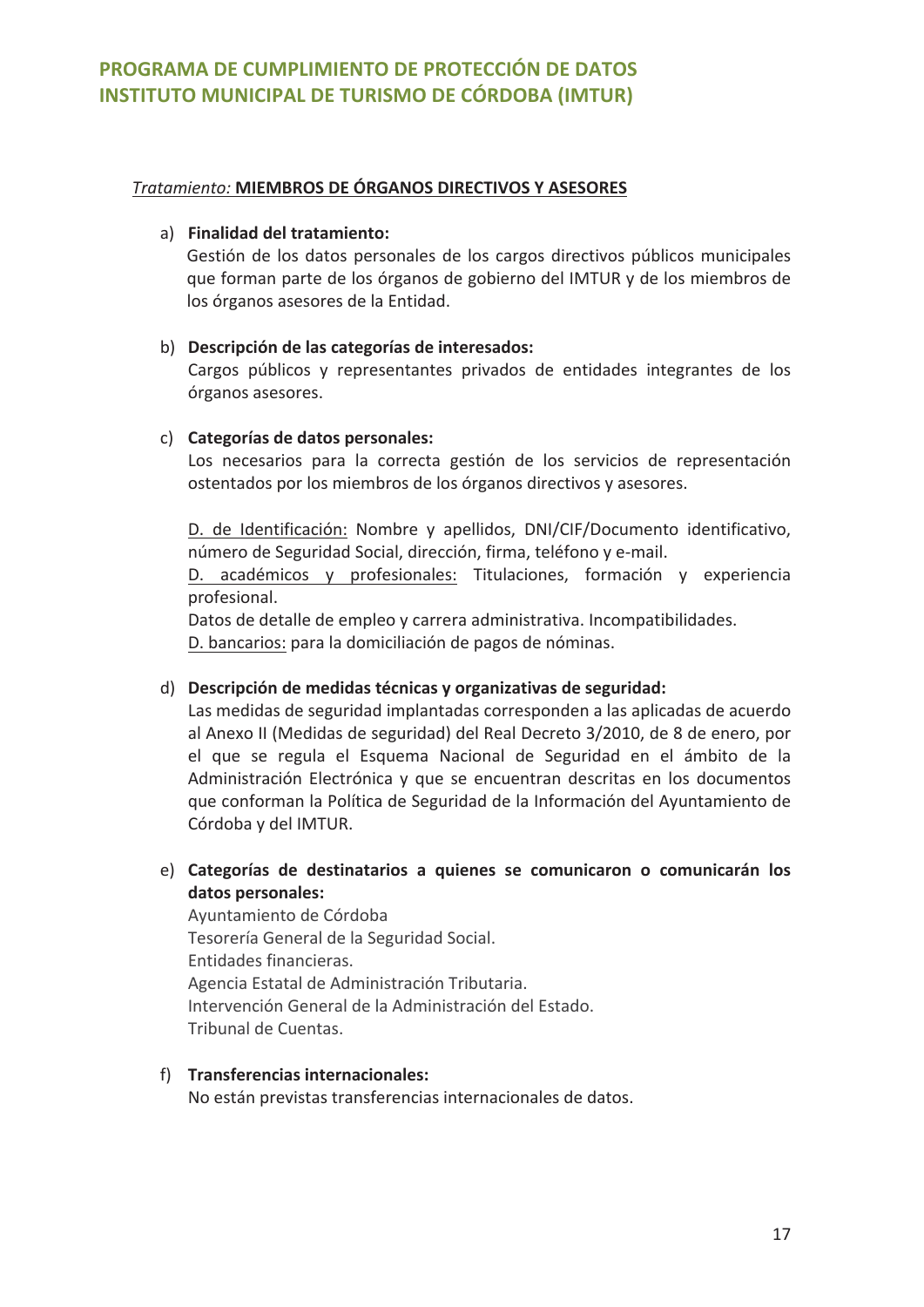## g) Cuando sea posible, los plazos previstos para la supresión de las diferentes categorías de datos:

Se conservarán durante el tiempo necesario para cumplir con la finalidad para la que se recabaron y para determinar las posibles responsabilidades que se pudieran derivar de dicha finalidad y del tratamiento de los datos. Será de aplicación lo dispuesto en la normativa de archivos y documentación.

En el caso de actividades remuneradas se conservarán al amparo de lo dispuesto en la Ley 58/2003, de 17 de diciembre, General Tributaria.

## h) Base jurídica del tratamiento:

RGPD: 6.1.b) Tratamiento necesario para la ejecución de un contrato en el que el interesado es parte o para la aplicación a petición de éste de medidas precontractuales.

RGPD: 6.1.c) Tratamiento necesario para el cumplimiento de una obligación legal aplicable al responsable del tratamiento.

RGPD: 6.1.e) Tratamiento necesario para el cumplimiento de una misión realizada en interés público o en el ejercicio de poderes públicos conferidos al responsable del tratamiento.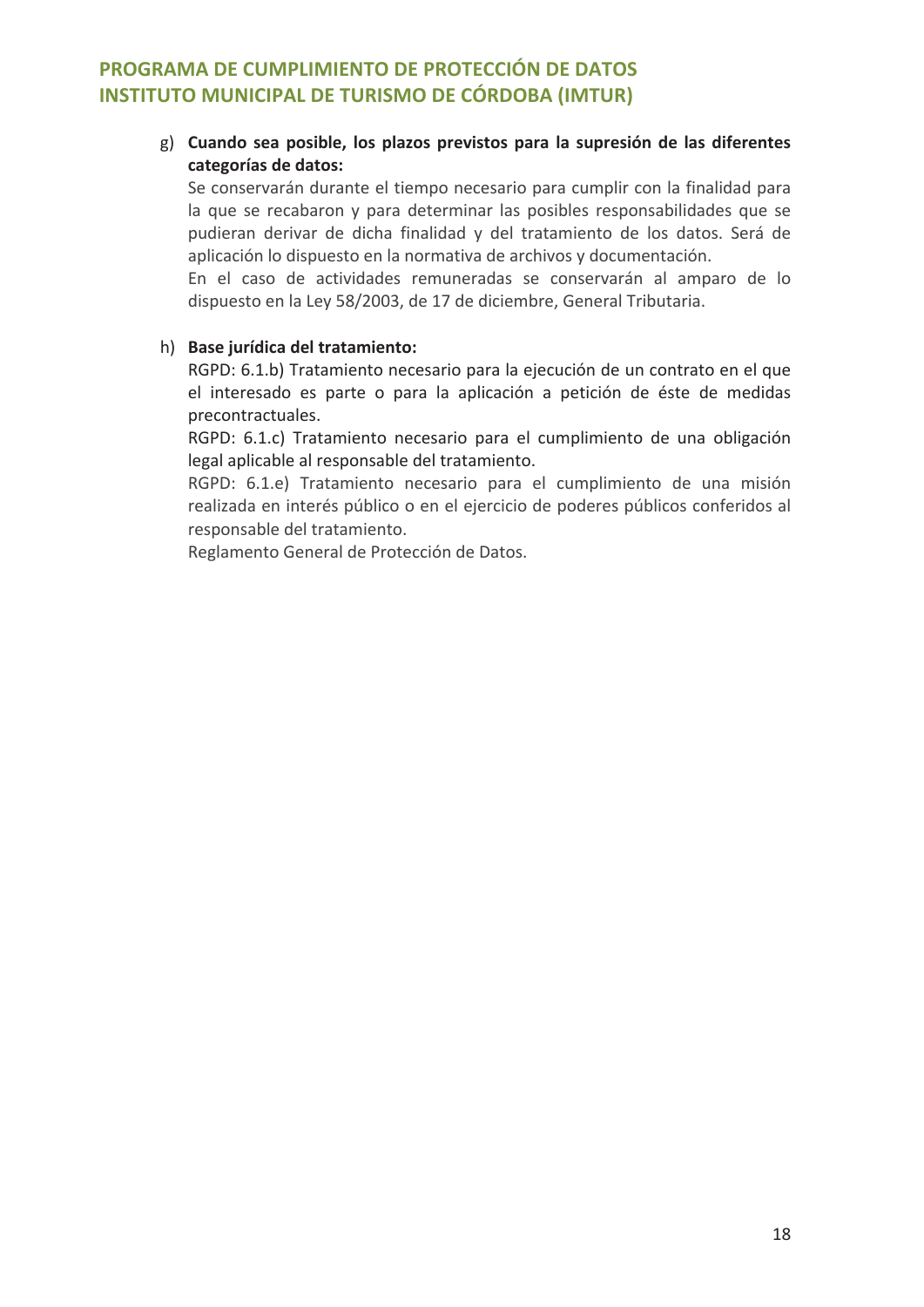#### Tratamiento: PROCESOS DE CONTRATACIÓN

### a) Finalidad del tratamiento:

Gestión de los datos personales de aquellos empresarios, representantes de compañías y profesionales que concurren a los procesos de contratación de prestación de servicios y productos que convoca el IMTUR, de acuerdo con la normativa de contratación del sector público.

## b) Descripción de las categorías de interesados:

Empresarios, representantes legales de empresas y profesionales que concurren a los procesos de contratación del IMTUR.

## c) Categorías de datos personales:

Los necesarios para la gestión de los procesos de contratación.

D. de Identificación: Nombre y apellidos, DNI/CIF/Documento identificativo, dirección, firma, teléfono y e-mail.

D. académicos y profesionales: Titulaciones, formación y experiencia profesional.

Datos de detalle de empleo y carrera administrativa. Incompatibilidades. D. bancarios: para la domiciliación de pagos de nóminas.

## d) Descripción de medidas técnicas y organizativas de seguridad:

Las medidas de seguridad implantadas corresponden a las aplicadas de acuerdo al Anexo II (Medidas de seguridad) del Real Decreto 3/2010, de 8 de enero, por el que se regula el Esquema Nacional de Seguridad en el ámbito de la Administración Electrónica y que se encuentran descritas en los documentos que conforman la Política de Seguridad de la Información del Ayuntamiento de Córdoba y del IMTUR.

e) Categorías de destinatarios a quienes se comunicaron o comunicarán los datos personales:

Intervención General de la Administración del Estado. Tribunal de Cuentas

## f) Transferencias internacionales:

No están previstas transferencias internacionales de datos.

g) Cuando sea posible, los plazos previstos para la supresión de las diferentes categorías de datos:

Se conservarán durante el tiempo necesario para cumplir con la finalidad para la que se recabaron y para determinar las posibles responsabilidades que se pudieran derivar de dicha finalidad y del tratamiento de los datos. Será de aplicación lo dispuesto en la normativa de archivos y documentación.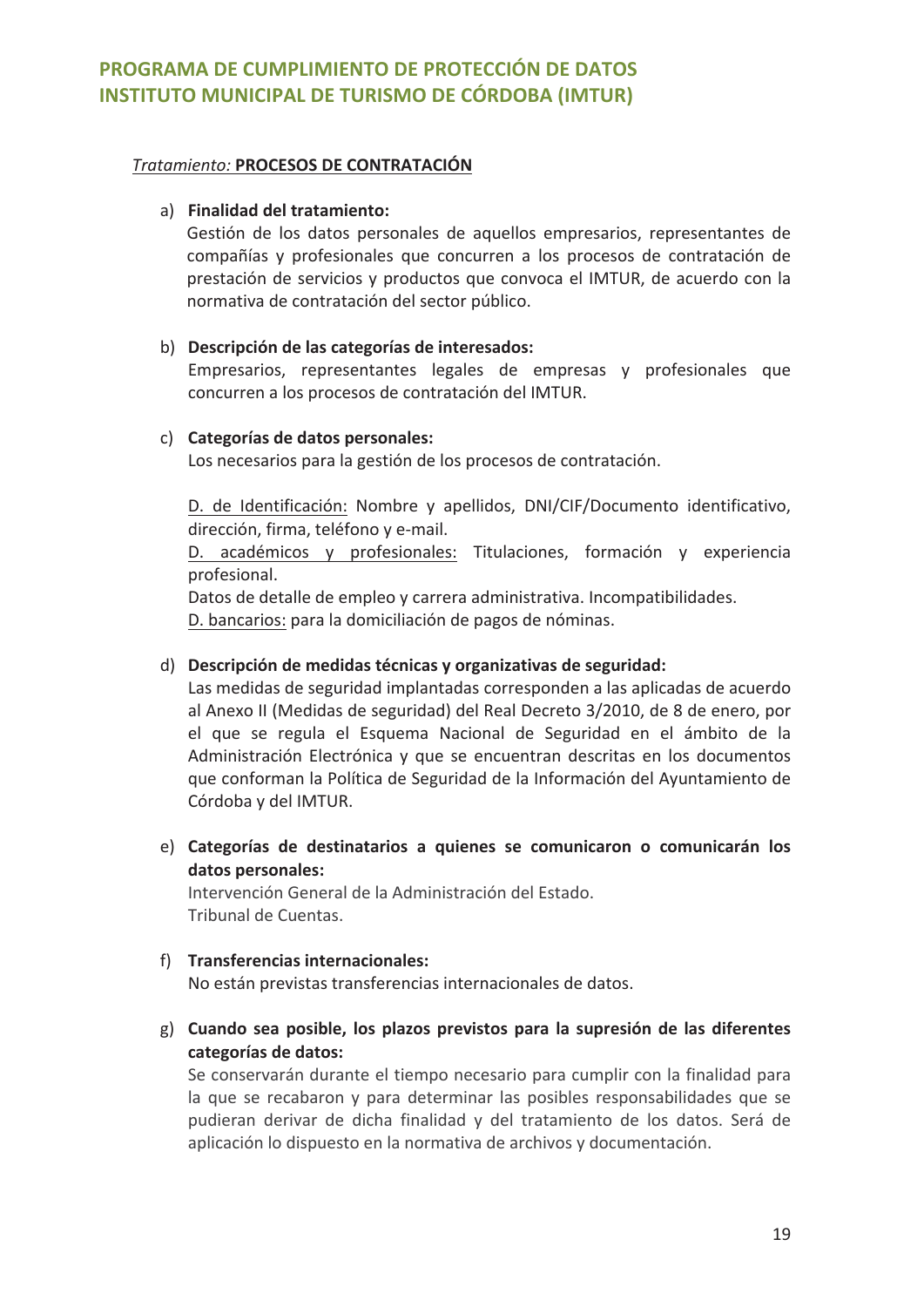## h) Base jurídica del tratamiento:

RGPD: 6.1.b) Tratamiento necesario para la preparación o ejecución de un contrato en el que el interesado es parte o para la aplicación a petición de éste de medidas precontractuales.

RGPD: 6.1.c) Tratamiento necesario para el cumplimiento de una obligación legal aplicable al responsable del tratamiento.

RGPD: 6.1.e) Tratamiento necesario para el cumplimiento de una misión realizada en interés público o en el ejercicio de poderes públicos conferidos al responsable del tratamiento.

Reglamento General de Protección de Datos.

Ley de Contratos del Sector Público.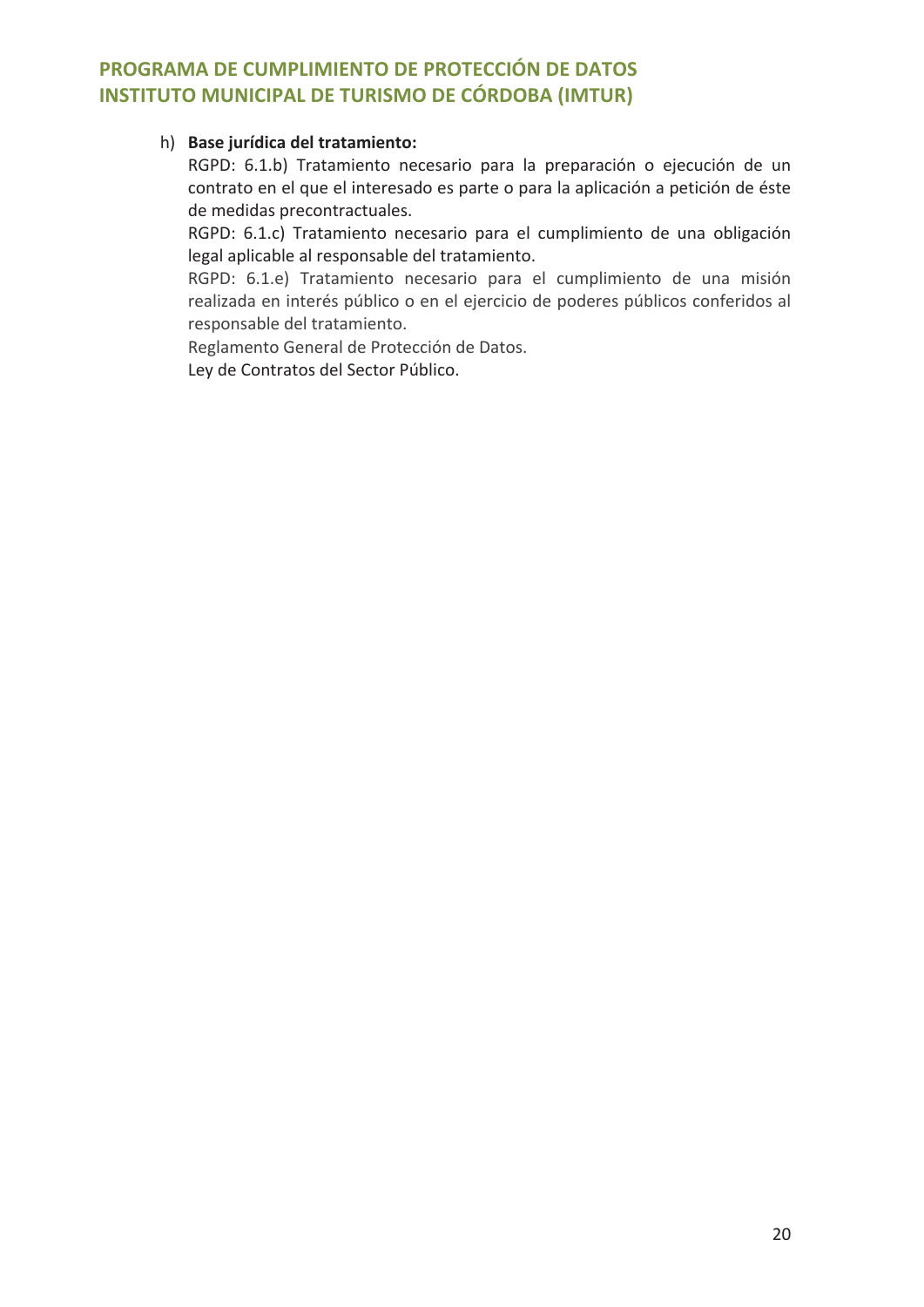#### Tratamiento: ACCIONES PROMOCIONALES DE LA CIUDAD

#### a) Finalidad del tratamiento:

Gestión de los datos personales de aquellos empresarios, profesionales, representantes de compañías, de entidades públicas y privadas y colaboradores en general que participen junto con el IMTUR o a través de éste en las acciones promocionales que se lleven a cabo de la ciudad de Córdoba.

#### b) Descripción de las categorías de interesados:

Personas físicas que bien directamente o en representación de una entidad, colaboren con el IMTUR o a través de éste en las acciones prompocionales que desarrolle.

#### c) Categorías de datos personales:

Los necesarios para el desarrollo de las acciones promocionales.

D. de Identificación: Nombre y apellidos, DNI/CIF/Documento identificativo, imagen, dirección, firma, teléfono y e-mail.

#### d) Descripción de medidas técnicas y organizativas de seguridad:

Las medidas de seguridad implantadas corresponden a las aplicadas de acuerdo al Anexo II (Medidas de seguridad) del Real Decreto 3/2010, de 8 de enero, por el que se regula el Esquema Nacional de Seguridad en el ámbito de la Administración Electrónica y que se encuentran descritas en los documentos que conforman la Política de Seguridad de la Información del Ayuntamiento de Córdoba y del IMTUR.

e) Categorías de destinatarios a quienes se comunicaron o comunicarán los datos personales:

Touroperadores, mayoristas, agencias de viajes, revistas turísticas, periodistas, fotógrafos, otras entidades turísticas.

- f) Transferencias internacionales: No están previstas transferencias internacionales de datos.
- g) Cuando sea posible, los plazos previstos para la supresión de las diferentes categorías de datos:

Se conservarán durante el tiempo necesario para cumplir con la finalidad para la que se recabaron y para determinar las posibles responsabilidades que se pudieran derivar de dicha finalidad y del tratamiento de los datos. Será de aplicación lo dispuesto en la normativa de archivos y documentación.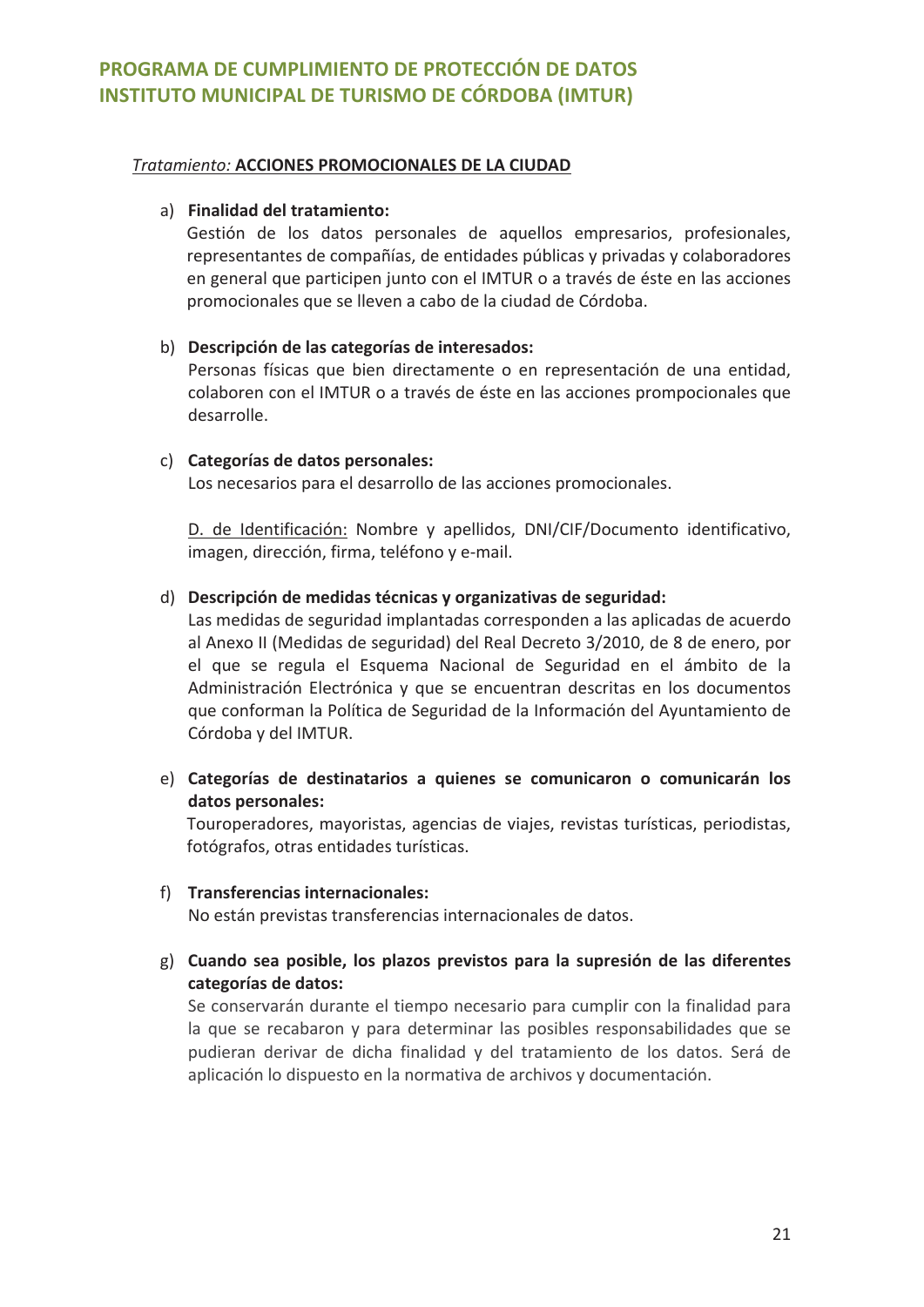## h) Base jurídica del tratamiento:

RGPD: 6.1.a) El consentimiento del interesado.

RGPD: 6.1.e) Tratamiento necesario para el cumplimiento de una misión realizada en interés público o en el ejercicio de poderes públicos conferidos al responsable del tratamiento.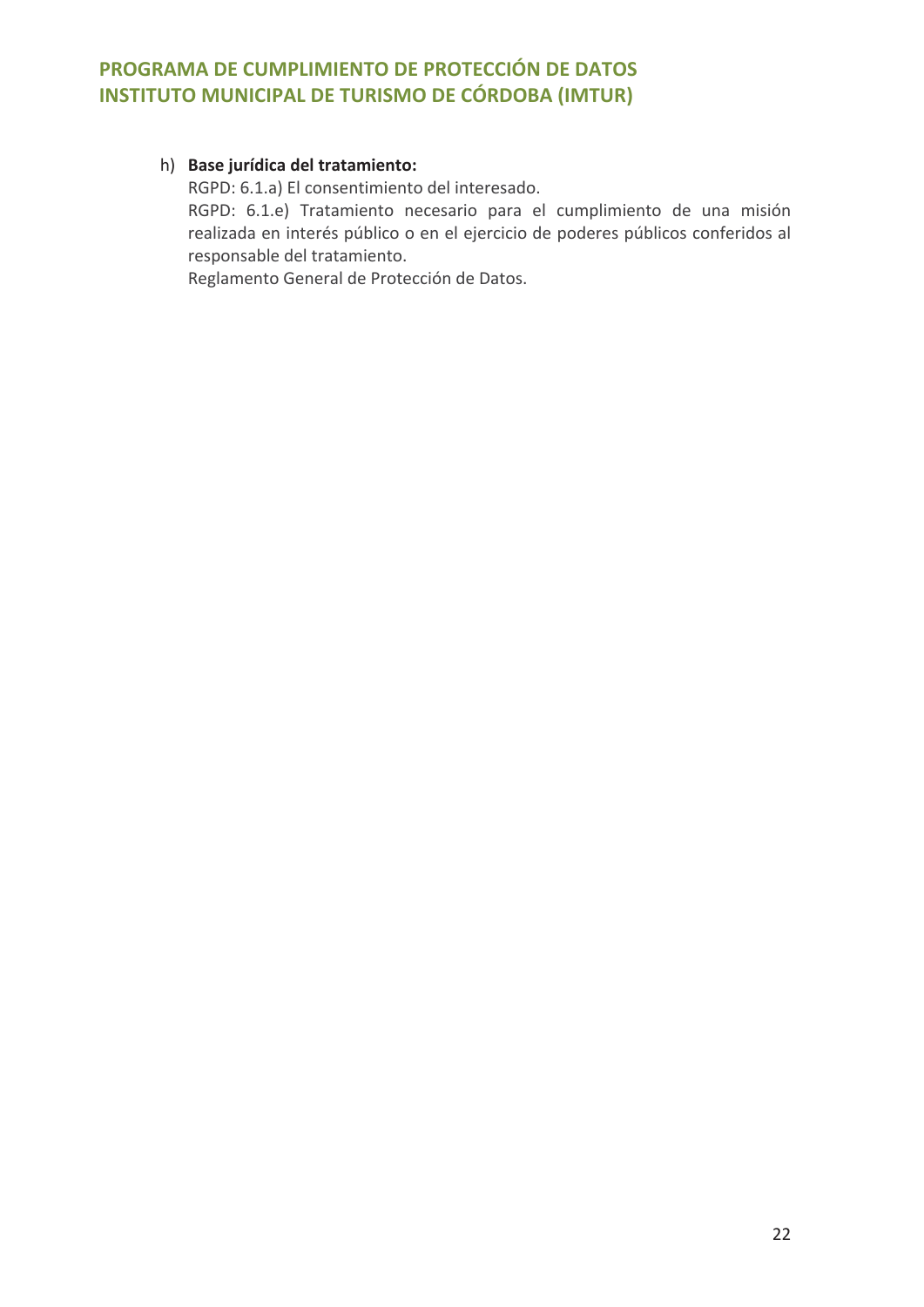#### **Tratamiento: PROVEEDORES**

#### a) Finalidad del tratamiento:

Gestión de la relación contable y de prestación de servicios con los proveedores.

#### b) Descripción de las categorías de interesados:

Personas con las que se mantiene una relación comercial como proveedores de productos v/o servicios del IMTUR.

#### c) Categorías de datos personales:

Los necesarios para el mantenimiento de la relación comercial y la gestión administrativa y contable.

D. de Identificación: Nombre, apellidos, firma, NIF, dirección postal, teléfonos, e-mail.

D. Bancarios: Cuenta bancaria para la domiciliación de pagos.

#### d) Descripción de medidas técnicas y organizativas de seguridad:

Las medidas de seguridad implantadas corresponden a las aplicadas de acuerdo al Anexo II (Medidas de seguridad) del Real Decreto 3/2010, de 8 de enero, por el que se regula el Esquema Nacional de Seguridad en el ámbito de la Administración Electrónica y que se encuentran descritas en los documentos que conforman la Política de Seguridad de la Información del Ayuntamiento de Córdoba y del IMTUR.

e) Categorías de destinatarios a quienes se comunicaron o comunicarán los datos personales:

Intervención General de la Administración del Estado. Administración Tributaria. Tribunal de Cuentas.

## f) Transferencias internacionales: No están previstas transferencias internacionales de datos.

g) Cuando sea posible, los plazos previstos para la supresión de las diferentes categorías de datos:

Se conservarán durante el tiempo necesario para cumplir con la finalidad para la que se recabaron y para determinar las posibles responsabilidades que se pudieran derivar de dicha finalidad y del tratamiento de los datos. Será de aplicación lo dispuesto en la normativa de archivos y documentación.

En el caso de actividades remuneradas se conservarán al amparo de lo dispuesto en la Ley 58/2003, de 17 de diciembre, General Tributaria.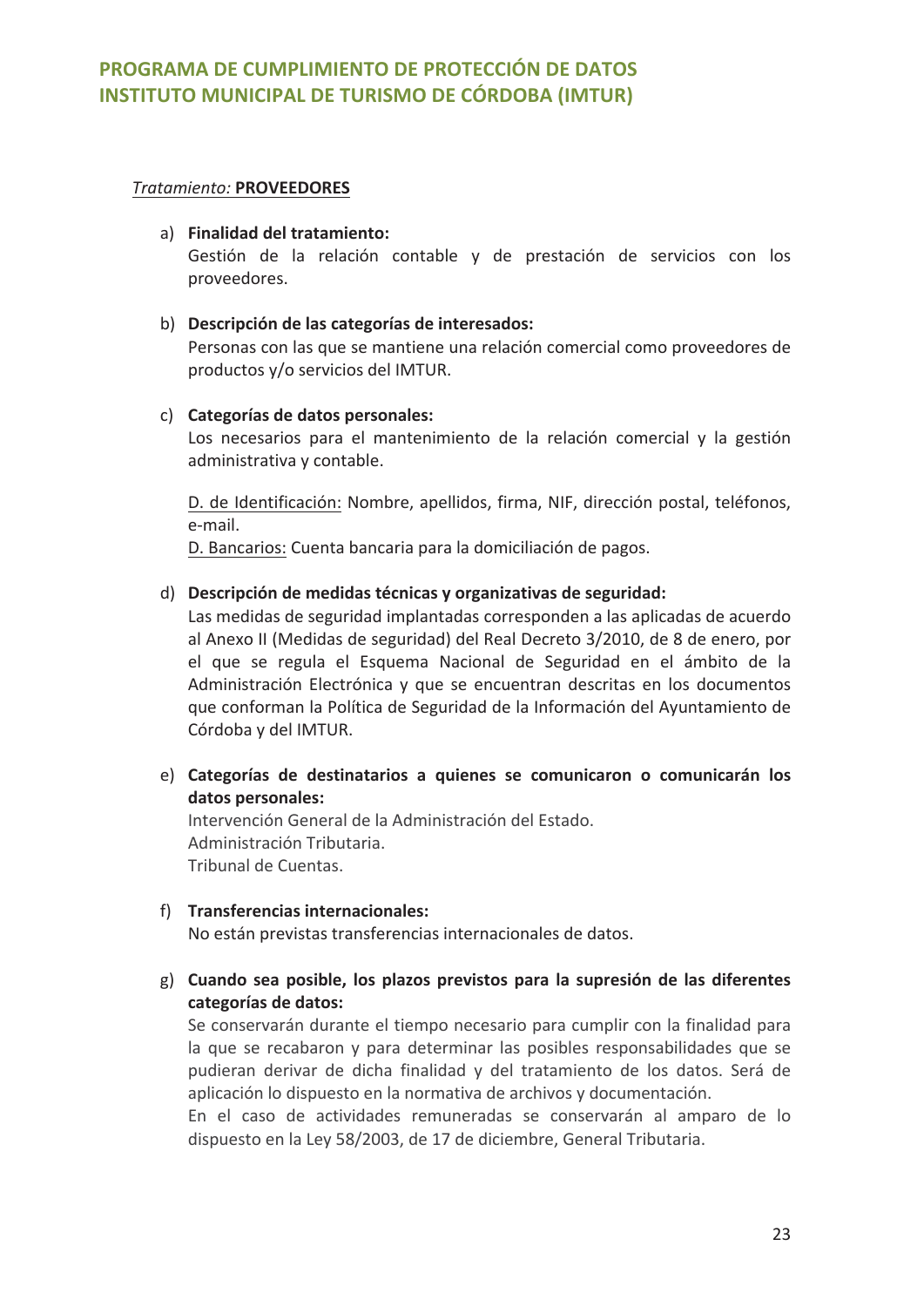## h) Base jurídica del tratamiento:

RGPD: 6.1.b) Tratamiento necesario para la preparación o ejecución de un contrato en el que el interesado es parte o para la aplicación a petición de éste de medidas precontractuales.

RGPD: 6.1.c) Tratamiento necesario para el cumplimiento de una obligación legal aplicable al responsable del tratamiento.

RGPD: 6.1.e) Tratamiento necesario para el cumplimiento de una misión realizada en interés público o en el ejercicio de poderes públicos conferidos al responsable del tratamiento.

Reglamento General de Protección de Datos.

Ley de Contratos del Sector Público.

Ley 58/2003, de 17 de diciembre, General Tributaria.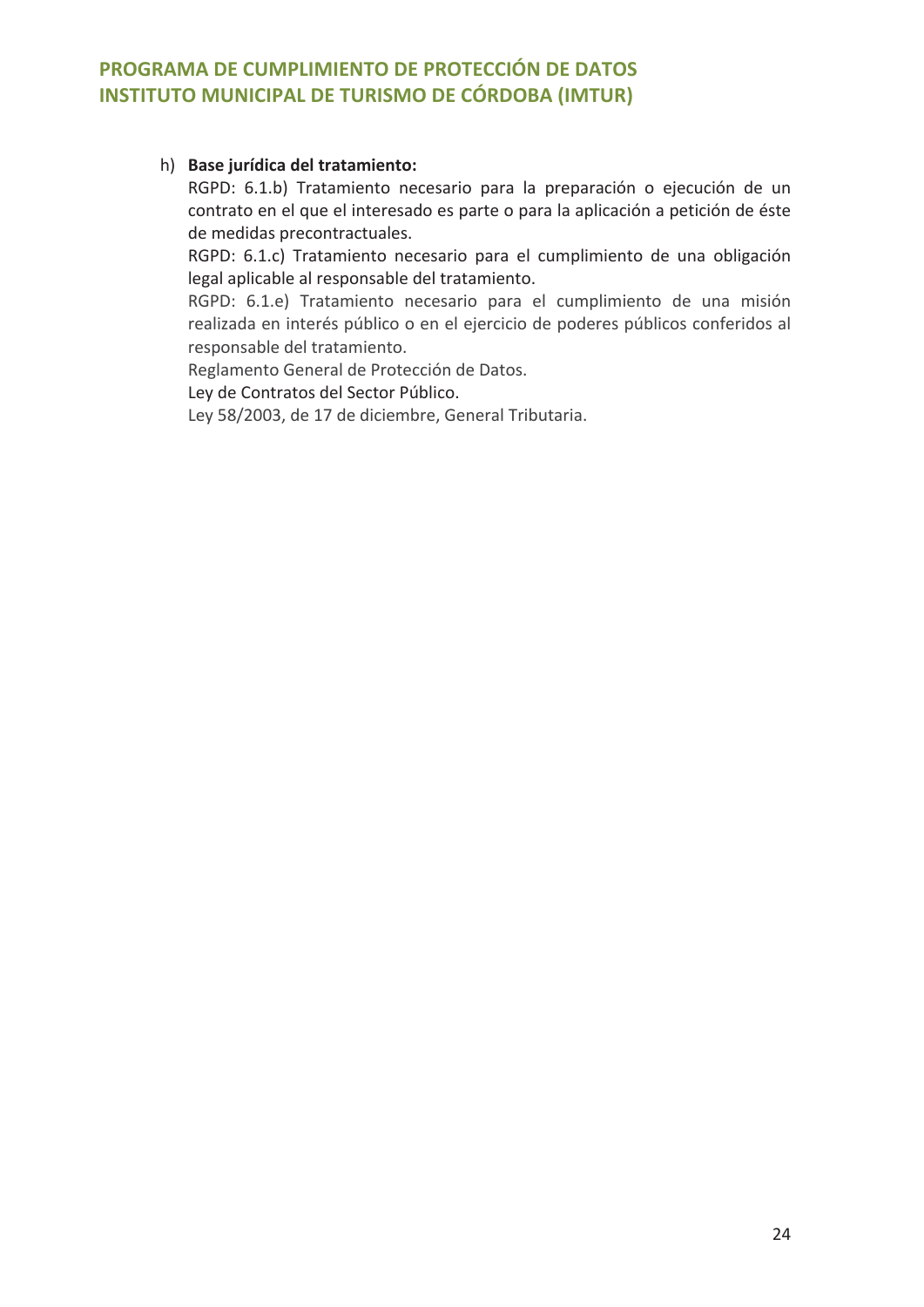## Tratamiento: CANDIDATOS A PUESTOS DE TRABAJO

## a) Finalidad del tratamiento:

Gestión de la relación con los candidatos a un empleo en el IMTUR participantes en los correspondientes procesos de selección para cubrir los puestos de trabajo.

## b) Descripción de las categorías de interesados:

Personas que opten a un puesto de trabajo presentándose a un proceso de selección.

## c) Categorías de datos personales:

Los necesarios para gestionar los curriculums de los candidatos.

De identificación: nombre, apellidos, dirección postal, teléfonos, e-mail. Características personales: estado civil, fecha y lugar de nacimiento, edad, sexo, nacionalidad y otros excluyendo datos de raza, salud o afiliación sindical D. académicos y profesionales: Titulaciones, formación y experiencia profesional.

## d) Descripción de medidas técnicas y organizativas de seguridad:

Las medidas de seguridad implantadas corresponden a las aplicadas de acuerdo al Anexo II (Medidas de seguridad) del Real Decreto 3/2010, de 8 de enero, por el que se regula el Esquema Nacional de Seguridad en el ámbito de la Administración Electrónica y que se encuentran descritas en los documentos que conforman la Política de Seguridad de la Información del Ayuntamiento de Córdoba y del IMTUR.

- e) Categorías de destinatarios a quienes se comunicaron o comunicarán los datos personales: No se contemplan.
- f) Transferencias internacionales: No están previstas transferencias internacionales de datos.
- g) Cuando sea posible, los plazos previstos para la supresión de las diferentes categorías de datos:

Se conservarán durante el tiempo necesario para cumplir con la finalidad para la que se recabaron y para determinar las posibles responsabilidades que se pudieran derivar de dicha finalidad y del tratamiento de los datos. Será de aplicación lo dispuesto en la normativa de archivos y documentación.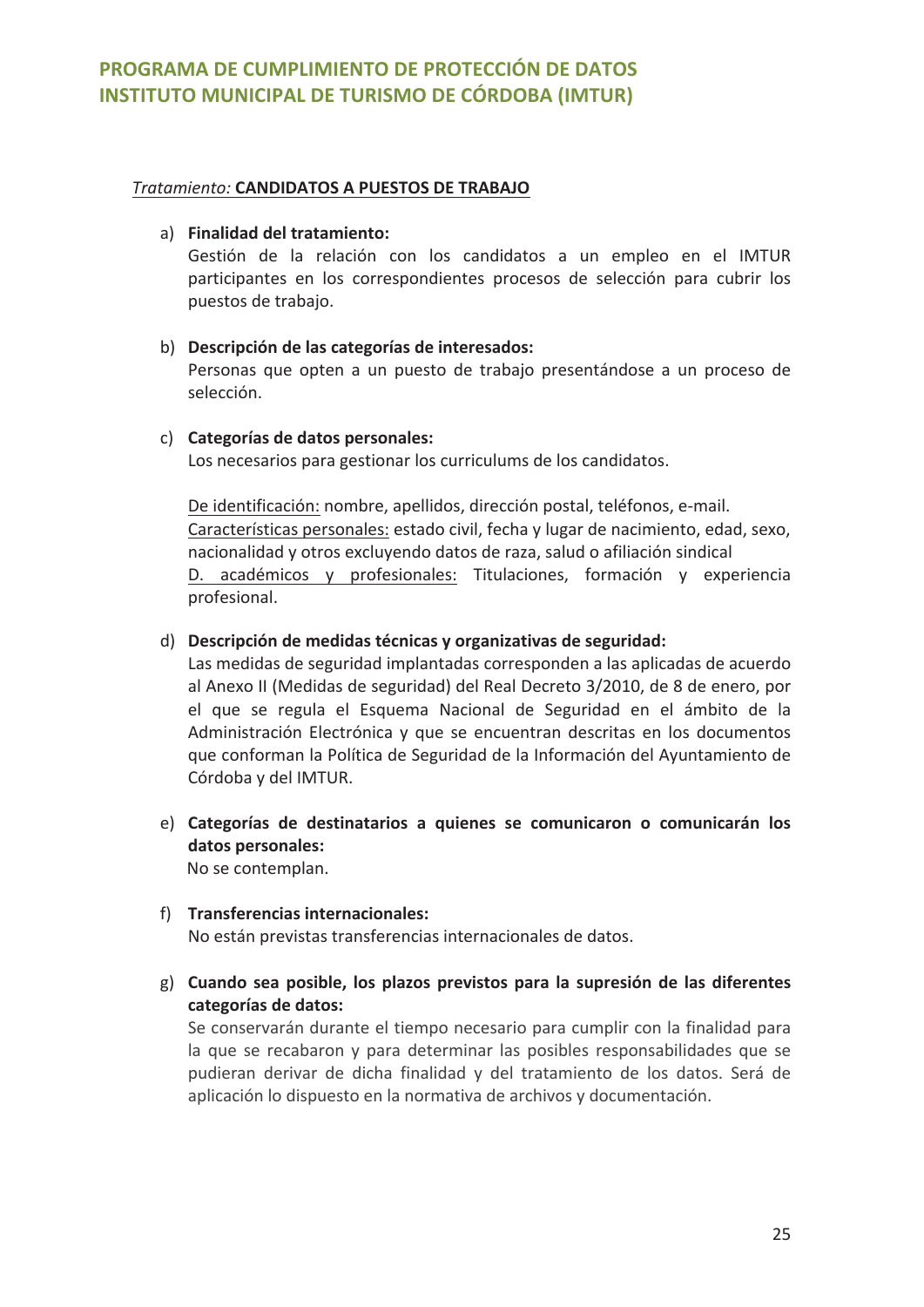## h) Base jurídica del tratamiento:

RGPD: 6.1.b) Tratamiento necesario para la ejecución de un contrato en el que el interesado es parte o para la aplicación a petición de éste de medidas precontractuales.

RGPD: 6.1.c) Tratamiento necesario para el cumplimiento de una obligación legal aplicable al responsable del tratamiento.

Ley 30/1984, de 2 de agosto, de medidas para la reforma de la Función Pública. Real Decreto Legislativo 5/2015, de 30 de octubre, por el que se aprueba la Ley del Estatuto Básico del Empleado Público.

Real Decreto Legislativo 2/2015, de 23 de octubre, por el que se aprueba el texto refundido de la Ley del Estatuto de los Trabajadores.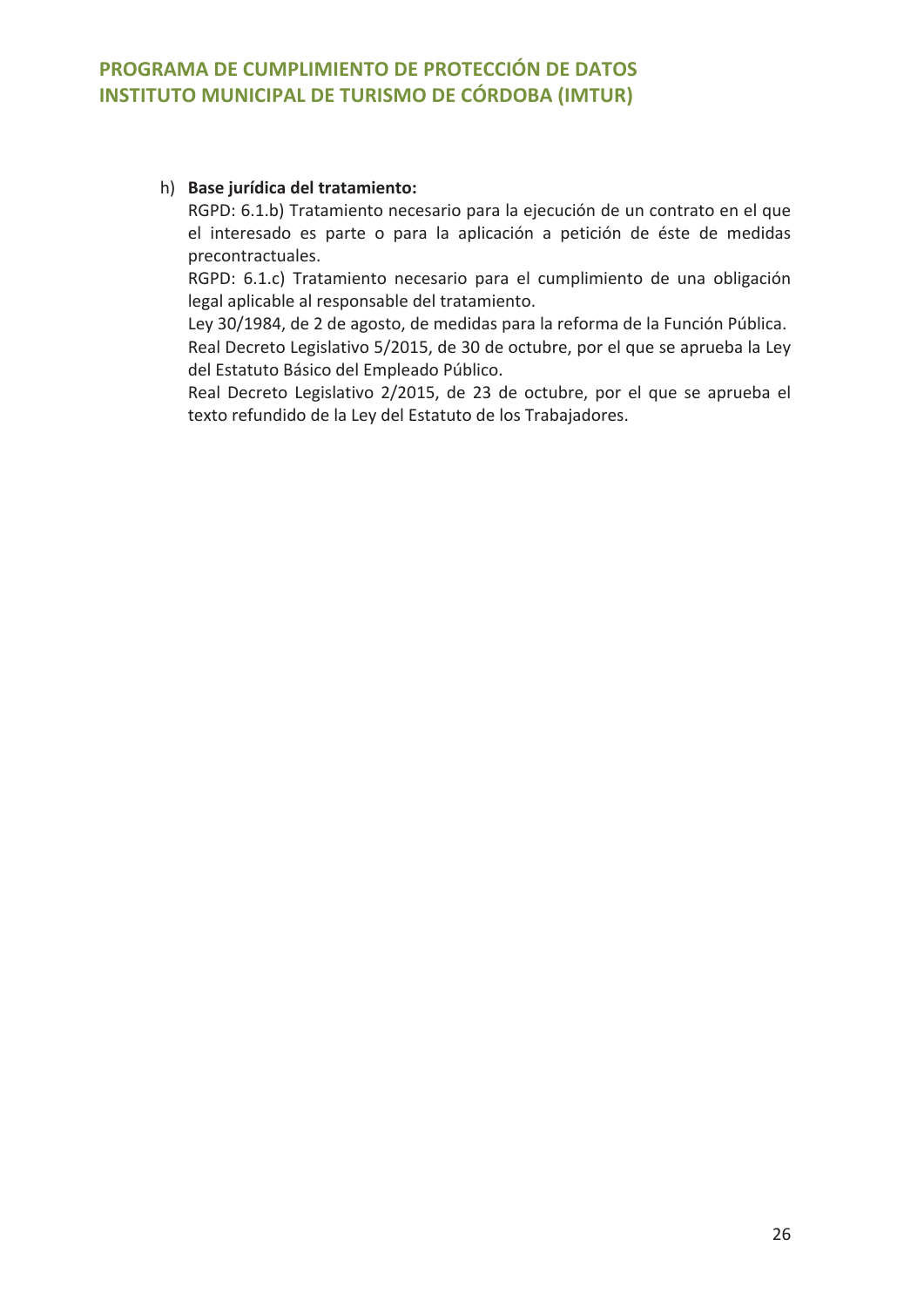#### **Tratamiento: ENCUESTAS Y ESTUDIOS**

### a) Finalidad del tratamiento:

Gestión de los datos personales necesarios para recabar información orientada a la realización de encuestas y estudios para el desarrollo del turismo de la ciudad.

b) Descripción de las categorías de interesados: Personal encuestado.

## c) Categorías de datos personales:

Los necesarios para la correcta elaboración de los distintos estudios:

De identificación: nombre, apellidos. Características personales: estado civil, edad, nacionalidad. D. académicos y profesionales: Titulaciones, formación y categoría profesional. D. económicos: nivel de renta familiar.

## d) Descripción de medidas técnicas y organizativas de seguridad:

Las medidas de seguridad implantadas corresponden a las aplicadas de acuerdo al Anexo II (Medidas de seguridad) del Real Decreto 3/2010, de 8 de enero, por el que se regula el Esquema Nacional de Seguridad en el ámbito de la Administración Electrónica y que se encuentran descritas en los documentos que conforman la Política de Seguridad de la Información del Ayuntamiento de Córdoba y del IMTUR.

e) Categorías de destinatarios a quienes se comunicaron o comunicarán los datos personales:

Universidad de Córdoba y empresas adjudicatarias del estudio.

## f) Transferencias internacionales:

No están previstas transferencias internacionales de datos.

g) Cuando sea posible, los plazos previstos para la supresión de las diferentes categorías de datos:

Se conservarán durante el tiempo necesario para cumplir con la finalidad para la que se recabaron y para determinar las posibles responsabilidades que se pudieran derivar de dicha finalidad y del tratamiento de los datos. Será de aplicación lo dispuesto en la normativa de archivos y documentación.

#### h) Base jurídica del tratamiento:

RGPD: 6.1.e) Tratamiento necesario para el cumplimiento de una misión realizada en interés público o en el ejercicio de poderes públicos conferidos al responsable del tratamiento.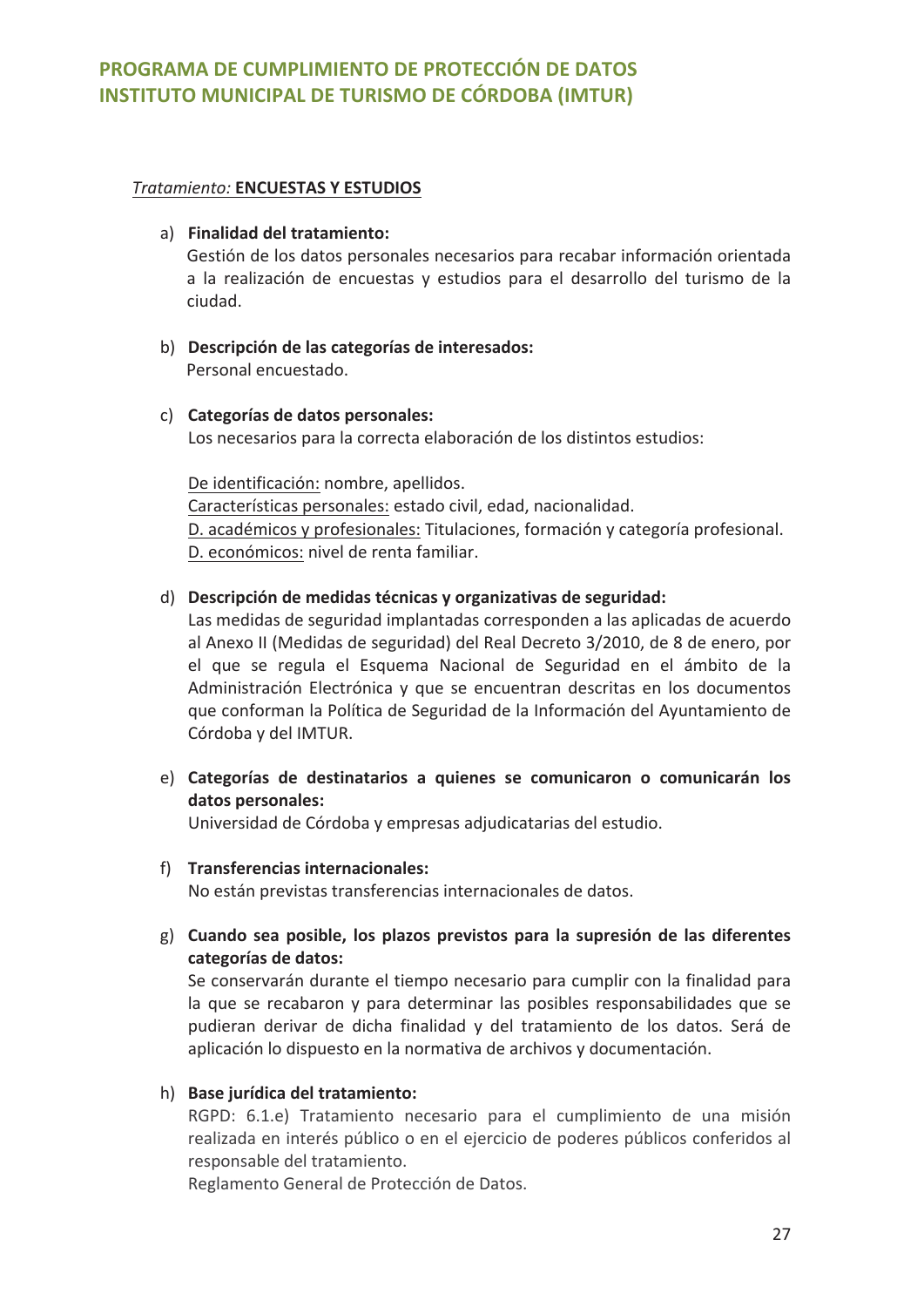#### Tratamiento: ORGANIZACIÓN DE EVENTOS, JORNADAS Y FORMACIÓN

### a) Finalidad del tratamiento:

Gestión de los datos personales de los participantes en los eventos, jornadas y acciones formativas que organice el IMTUR.

## b) Descripción de las categorías de interesados:

Todas las personas físicas que participen, a título personal o en representación de una entidad, en cualquier eventos, jornada o ación formativa que realice el IMTUR, bien como ponente, asistente, formador, servicio técnico o de organización.

#### c) Categorías de datos personales:

Los necesarios para el desarrollo de los distintos eventos:

D. de Identificación: Nombre y apellidos, email, teléfono y DNI.

## d) Descripción de medidas técnicas y organizativas de seguridad:

Las medidas de seguridad implantadas corresponden a las aplicadas de acuerdo al Anexo II (Medidas de seguridad) del Real Decreto 3/2010, de 8 de enero, por el que se regula el Esquema Nacional de Seguridad en el ámbito de la Administración Electrónica y que se encuentran descritas en los documentos que conforman la Política de Seguridad de la Información del Ayuntamiento de Córdoba y del IMTUR.

e) Categorías de destinatarios a quienes se comunicaron o comunicarán los datos personales:

Medios de comunicación, folletos promocionales y programas.

## f) Transferencias internacionales:

No están previstas transferencias internacionales de datos.

g) Cuando sea posible, los plazos previstos para la supresión de las diferentes categorías de datos:

Se conservarán durante el tiempo necesario para cumplir con la finalidad para la que se recabaron y para determinar las posibles responsabilidades que se pudieran derivar de dicha finalidad y del tratamiento de los datos. Será de aplicación lo dispuesto en la normativa de archivos y documentación.

## h) Base jurídica del tratamiento:

RGPD: 6.1.a) El consentimiento del interesado.

RGPD: 6.1.e) Tratamiento necesario para el cumplimiento de una misión realizada en interés público o en el ejercicio de poderes públicos conferidos al responsable del tratamiento.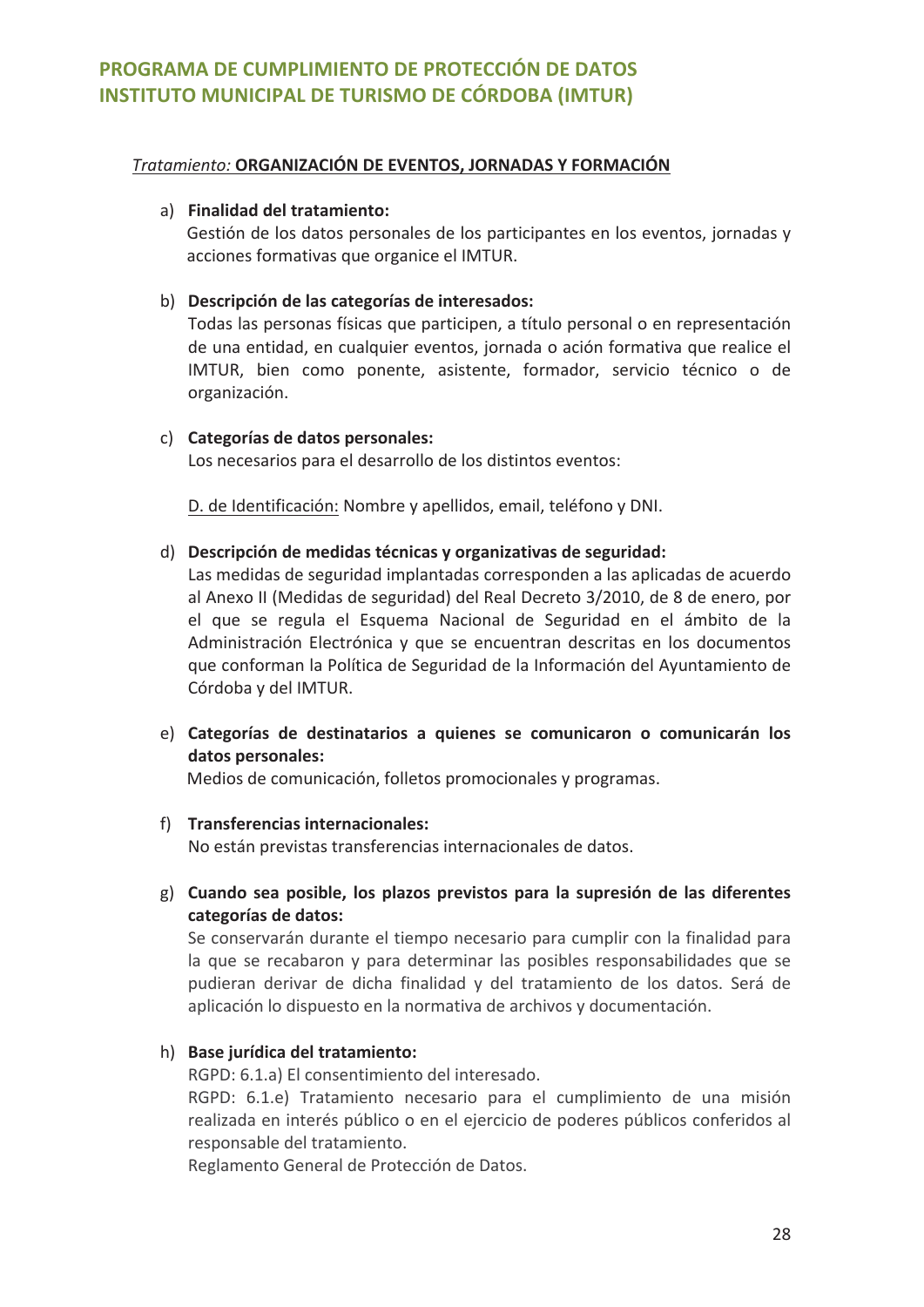#### **Tratamiento: PROGRAMA SICTED**

## a) Finalidad del tratamiento:

Gestión de los datos personales de los participantes en el Programa SICTED, orientado a la implantación de un sistema de gestión de calidad en los establecimientos turísticos del destino.

#### b) Descripción de las categorías de interesados:

Empresarios individuales y representantes de empresas, adheridas o distinguidas con el Compromiso de Calidad Turística SICTED.

#### c) Categorías de datos personales:

Los necesarios para la correcta gestión del Programa:

D. de Identificación: Nombre y apellidos, email, teléfono y DNI.

#### d) Descripción de medidas técnicas y organizativas de seguridad:

Las medidas de seguridad implantadas corresponden a las aplicadas de acuerdo al Anexo II (Medidas de seguridad) del Real Decreto 3/2010, de 8 de enero, por el que se regula el Esquema Nacional de Seguridad en el ámbito de la Administración Electrónica y que se encuentran descritas en los documentos que conforman la Política de Seguridad de la Información del Ayuntamiento de Córdoba y del IMTUR.

e) Categorías de destinatarios a quienes se comunicaron o comunicarán los datos personales:

Secretaría de Estado de Turismo. Consejería de Turismo de la Junta de Andalucía. Folletos y publicaciones promocionales del SICTED.

#### f) Transferencias internacionales:

No están previstas transferencias internacionales de datos.

g) Cuando sea posible, los plazos previstos para la supresión de las diferentes categorías de datos:

Se conservarán durante el tiempo necesario para cumplir con la finalidad para la que se recabaron y para determinar las posibles responsabilidades que se pudieran derivar de dicha finalidad y del tratamiento de los datos. Será de aplicación lo dispuesto en la normativa de archivos y documentación.

## h) Base jurídica del tratamiento:

RGPD: 6.1.a) El consentimiento del interesado.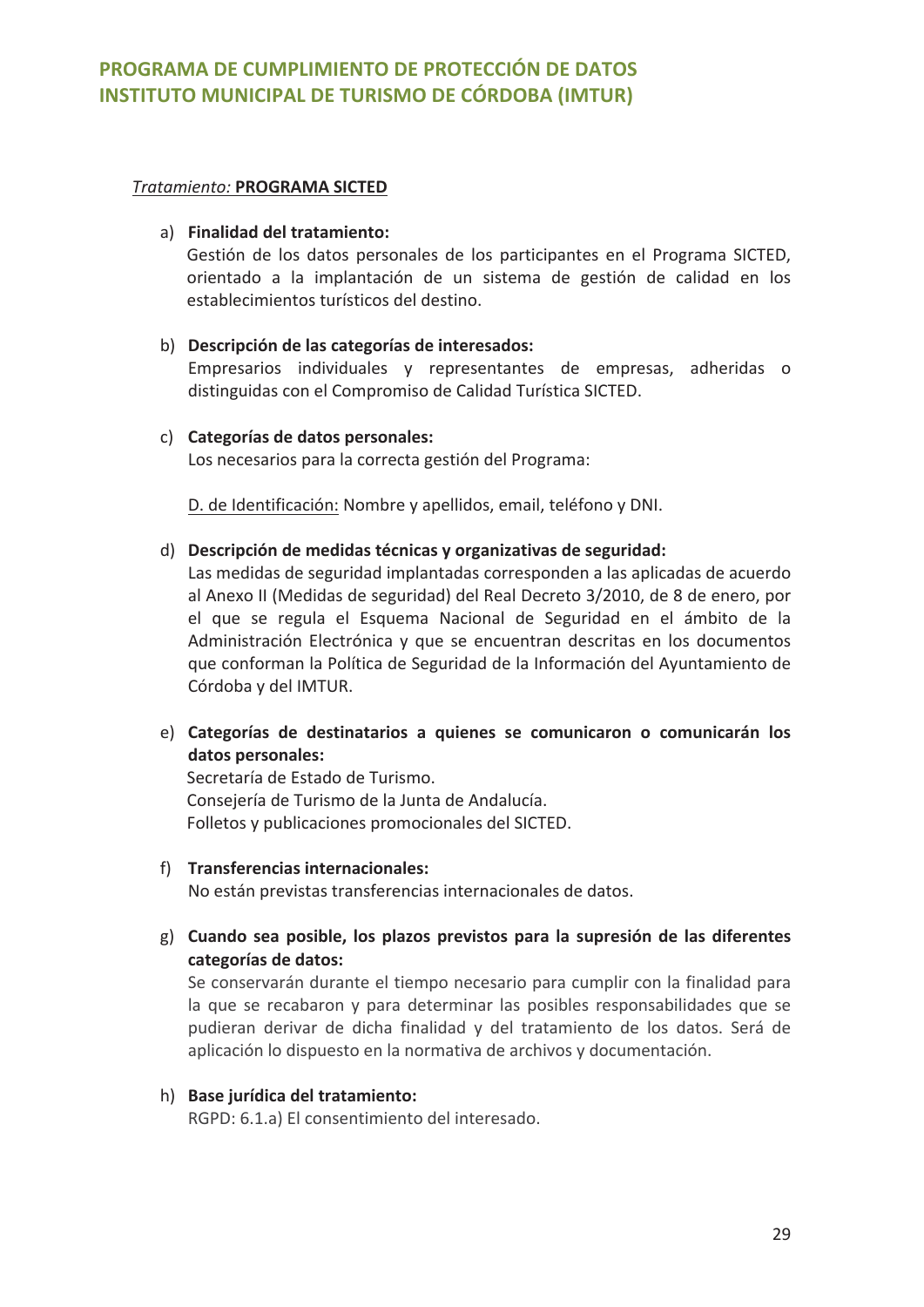RGPD: 6.1.e) Tratamiento necesario para el cumplimiento de una misión realizada en interés público o en el ejercicio de poderes públicos conferidos al responsable del tratamiento.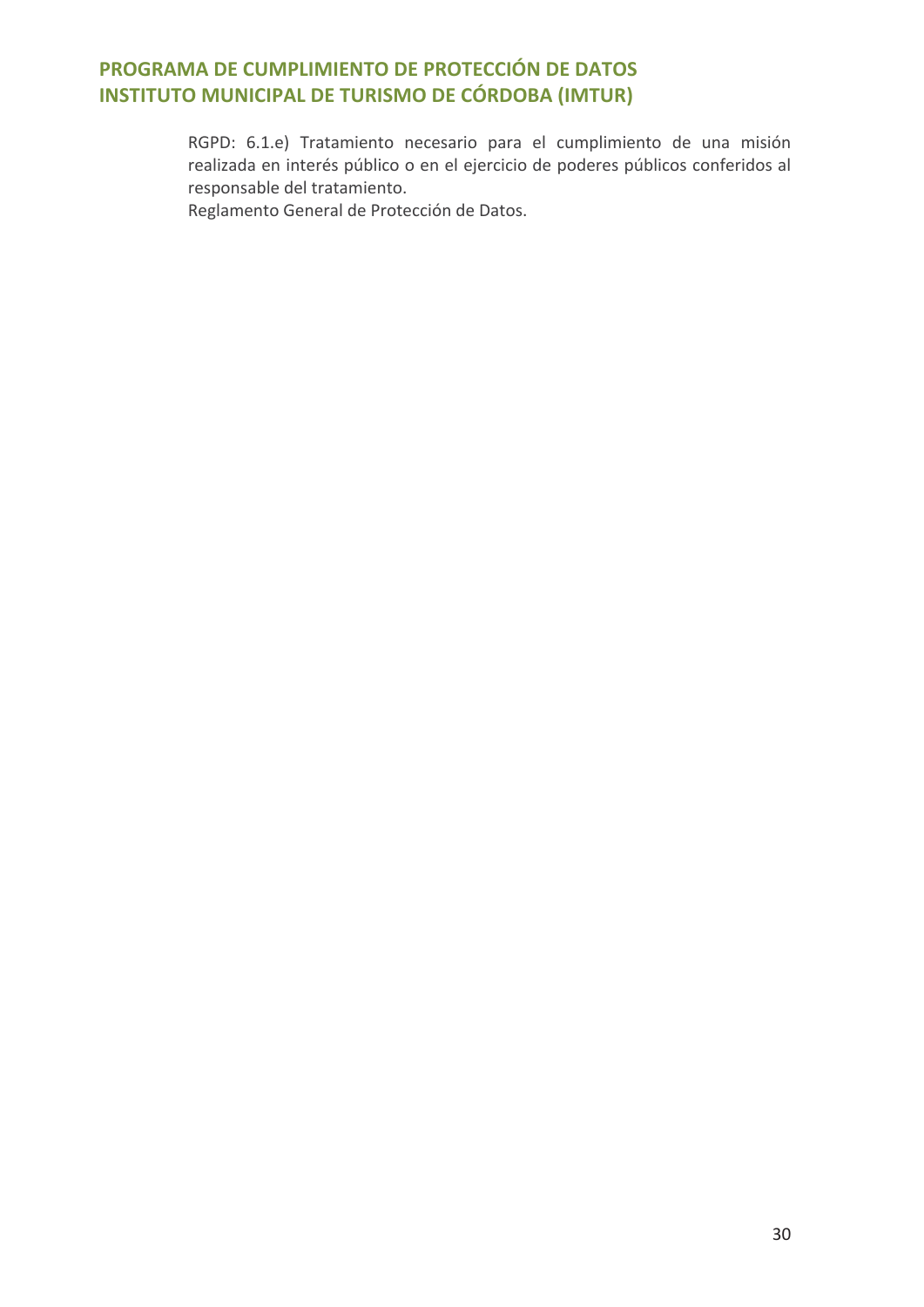#### Tratamiento: REGISTRO DE EVENTOS Y SOLICITUD DE MATERIAL PROMOCIONAL

### a) Finalidad del tratamiento:

Gestión de los datos personales de aquellos que registran la celebración de un evento en la página web del IMTUR o bien mediante remisión de la información directamente a la Entidad.

### b) Descripción de las categorías de interesados:

Ciudadanos y representantes legales de entidades organizadoras que registran la celebración de un evento.

## c) Categorías de datos personales:

Los necesarios para la correcta gestión del registro y comunicación del evento y la solicitud de información y material promocional de la ciudad:

D. de identificación: Nombre y apellidos, , dirección, teléfono, fax y e-mail.

## d) Descripción de medidas técnicas y organizativas de seguridad:

Las medidas de seguridad implantadas corresponden a las aplicadas de acuerdo al Anexo II (Medidas de seguridad) del Real Decreto 3/2010, de 8 de enero, por el que se regula el Esquema Nacional de Seguridad en el ámbito de la Administración Electrónica y que se encuentran descritas en los documentos que conforman la Política de Seguridad de la Información del Ayuntamiento de Córdoba y del IMTUR.

e) Categorías de destinatarios a quienes se comunicaron o comunicarán los datos personales:

No se prevén.

#### f) Transferencias internacionales:

No están previstas transferencias internacionales de datos.

g) Cuando sea posible, los plazos previstos para la supresión de las diferentes categorías de datos:

Se conservarán durante el tiempo necesario para cumplir con la finalidad para la que se recabaron y para determinar las posibles responsabilidades que se pudieran derivar de dicha finalidad y del tratamiento de los datos. Será de aplicación lo dispuesto en la normativa de archivos y documentación.

## h) Base jurídica del tratamiento:

RGPD: 6.1.a) El consentimiento del interesado.

RGPD: 6.1.e) Tratamiento necesario para el cumplimiento de una misión realizada en interés público o en el ejercicio de poderes públicos conferidos al responsable del tratamiento.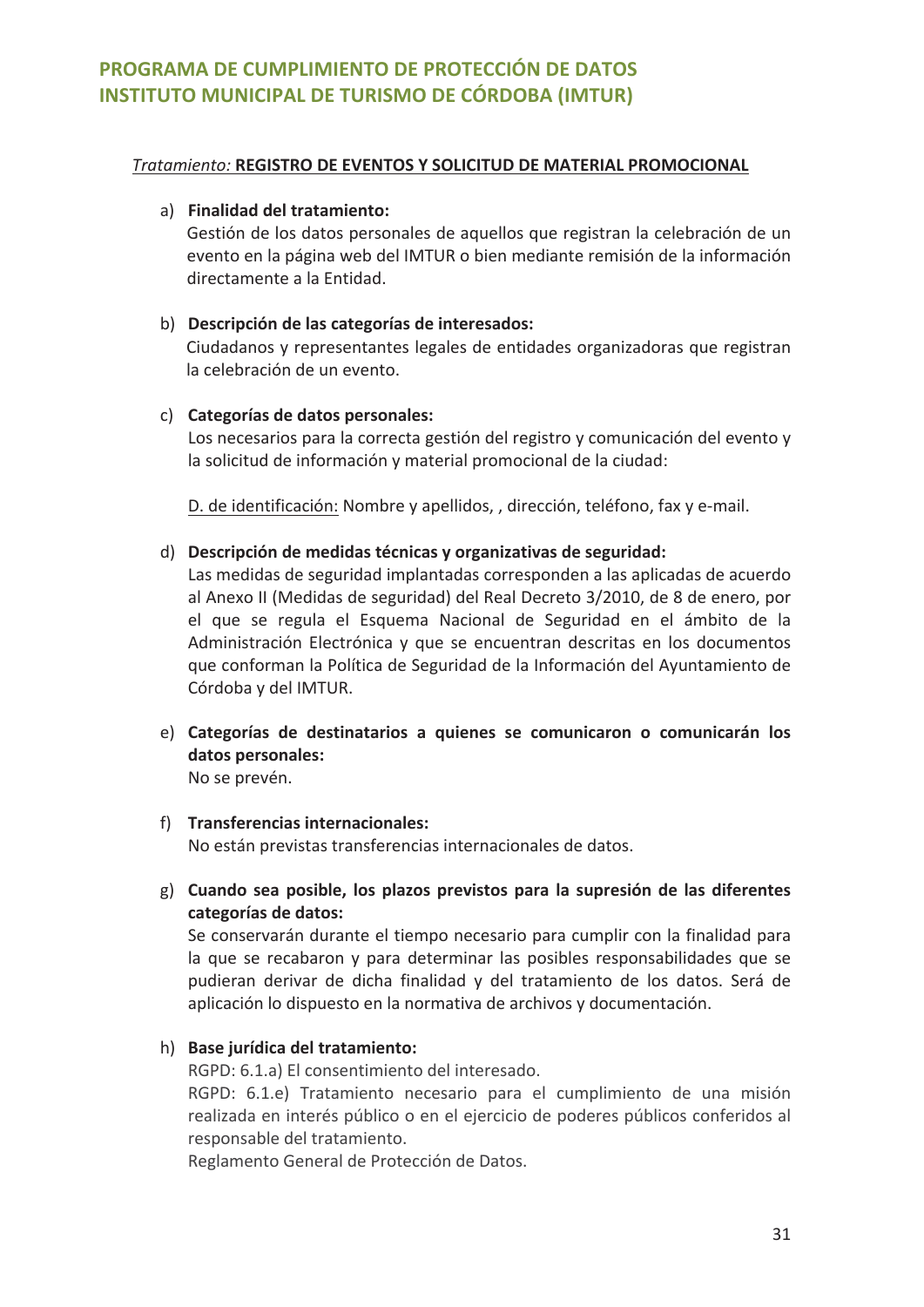## Tratamiento: ATENCIÓN A LOS DERECHOS DE LAS PERSONAS

#### a) Finalidad del tratamiento:

Facilitar el ejercicio de los derechos de las personas recogidos en el Capítulo III del RGPD, de acuerdo con los principios expresados en el artículo 5 del mismo Reglamento.

b) Descripción de las categorías de interesados y de las categorías de datos personales:

Personas que quieran ejercer sus derechos de acceso, rectificación, supresión, oposición, portabilidad o limitación del tratamiento sobre los datos personales de los que la Entidad es responsable.

#### c) Categorías de datos personales:

Aquellos que ha de recabar la Entidad del interesado para facilitarle el ejercicio de estos derechos.

De identificación: Nombre, dirección, DNI, email. Representante Legal: Nombre, dirección, DNI, email.

## d) Descripción de medidas técnicas y organizativas de seguridad:

Las medidas de seguridad implantadas corresponden a las aplicadas de acuerdo al Anexo II (Medidas de seguridad) del Real Decreto 3/2010, de 8 de enero, por el que se regula el Esquema Nacional de Seguridad en el ámbito de la Administración Electrónica y que se encuentran descritas en los documentos que conforman la Política de Seguridad de la Información del Ayuntamiento de Córdoba y del IMTUR.

- e) Categorías de destinatarios a quienes se comunicaron o comunicarán los datos personales: No se contemplan.
- f) Transferencias internacionales: No están previstas transferencias internacionales de datos.
- g) Cuando sea posible, los plazos previstos para la supresión de las diferentes categorías de datos:

A la finalización del proceso de ejercicio de derechos del interesado.

## h) Base jurídica del tratamiento:

RGPD: 6.1.c) Tratamiento necesario para el cumplimiento de una obligación legal aplicable al responsable del tratamiento. Reglamento General de Protección de Datos.